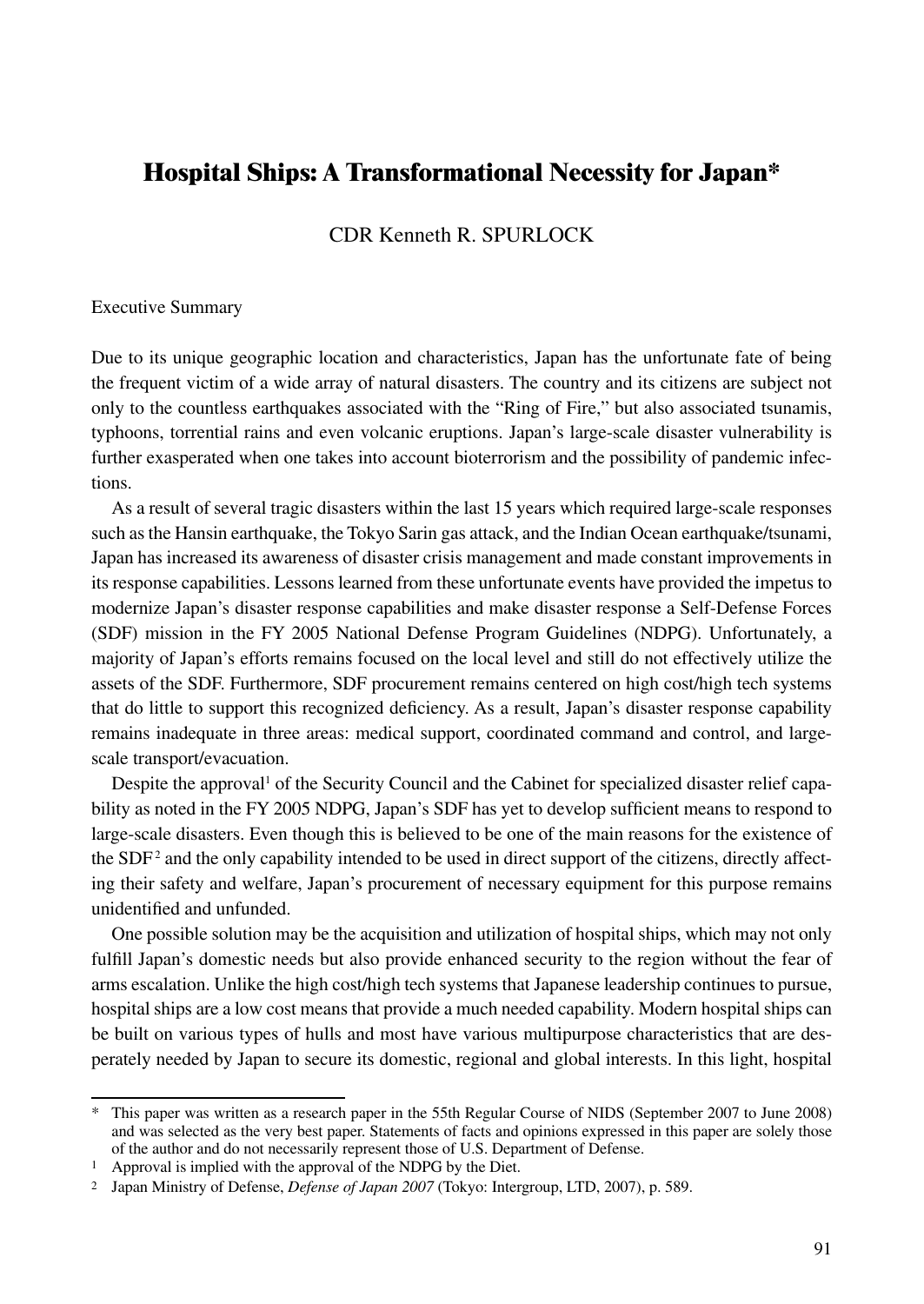ships may prove to be the transformational platform that moves Japan from a localized supporter to an international security leader without compromising on the ideals of its Peace Constitution or nonoffensive posture. While Japan must maintain its traditional hard power defense capability, it must also address new security concerns, which may be best dealt with through soft power means.

Through the review of recent large-scale natural disasters, their lessons learned and the involvement of the SDF, this paper will illustrate the need for hospital ships, remaining shortfalls in SDF procurement towards disaster relief missions, and the utility of the platform. Additionally, it will show how the procurement of hospital ships can not only transform the SDF, benefit Japan and strengthen the US-Japan Alliance, but also serve as a new medium to engage China and truly enhance the security of the Asia region as well.

#### Introduction

"Japan is under the conditions that are prone to natural disasters such as earthquake, typhoon and volcanic eruption and in the event of unconventional disasters such as nuclear disasters… utilization of the SDF Capabilities may become necessary.

In such circumstances…Japan will maintain an adequate force structure consisting of defense force units and people with specialized capabilities and expertise who can conduct disaster-relief operations in any part of Japan in order to deal swiftly with large-scale and special-type disasters, where protection of life and property is needed…"3

-Vision for the Future Defense Capability-Role of the Defense Capability

Due to its unique geographic location and characteristics, Japan has the unfortunate fate of being the frequent victim of a wide array of natural disasters. The country and its citizens are subject not only to the countless earthquakes associated with the "Ring of Fire," but also associated tsunamis, typhoons, torrential rains and even volcanic eruptions. Japan's large-scale disaster vulnerability is further exasperated when one takes into account bioterrorism and the possibility of pandemic infections.

As a result of several tragic disasters within the last 15 years which required large-scale response such as the Hansin earthquake, the Tokyo Sarin gas attack, and the Indian Ocean earthquake/tsunami, Japan has increased its awareness of disaster crisis management and made constant improvements in its response capabilities. Lessons learned from these unfortunate events have provided the impetus to modernize Japan's disaster response capabilities and make disaster response a Self-Defense Forces (SDF) mission in the FY 2005 National Defense Program Guidelines (NDPG). Unfortunately, a majority of Japan's efforts remains focused on the local level and still do not effectively utilize the assets of the SDF. Furthermore, SDF procurement remains centered on high cost/high tech systems that do little to support this recognized deficiency. As a result, Japan's disaster response capability remains inadequate in three areas: medical support, coordinated command and control, and largescale transport/evacuation.

Despite the approval<sup>4</sup> of the Security Council and the Cabinet for specialized disaster relief capability as noted in the FY 2005 NDPG, Japan's SDF has yet to develop sufficient means to respond to

<sup>3</sup> Ibid., p. 127.

<sup>4</sup> Approval is implied with the approval of the NDPG by the Diet.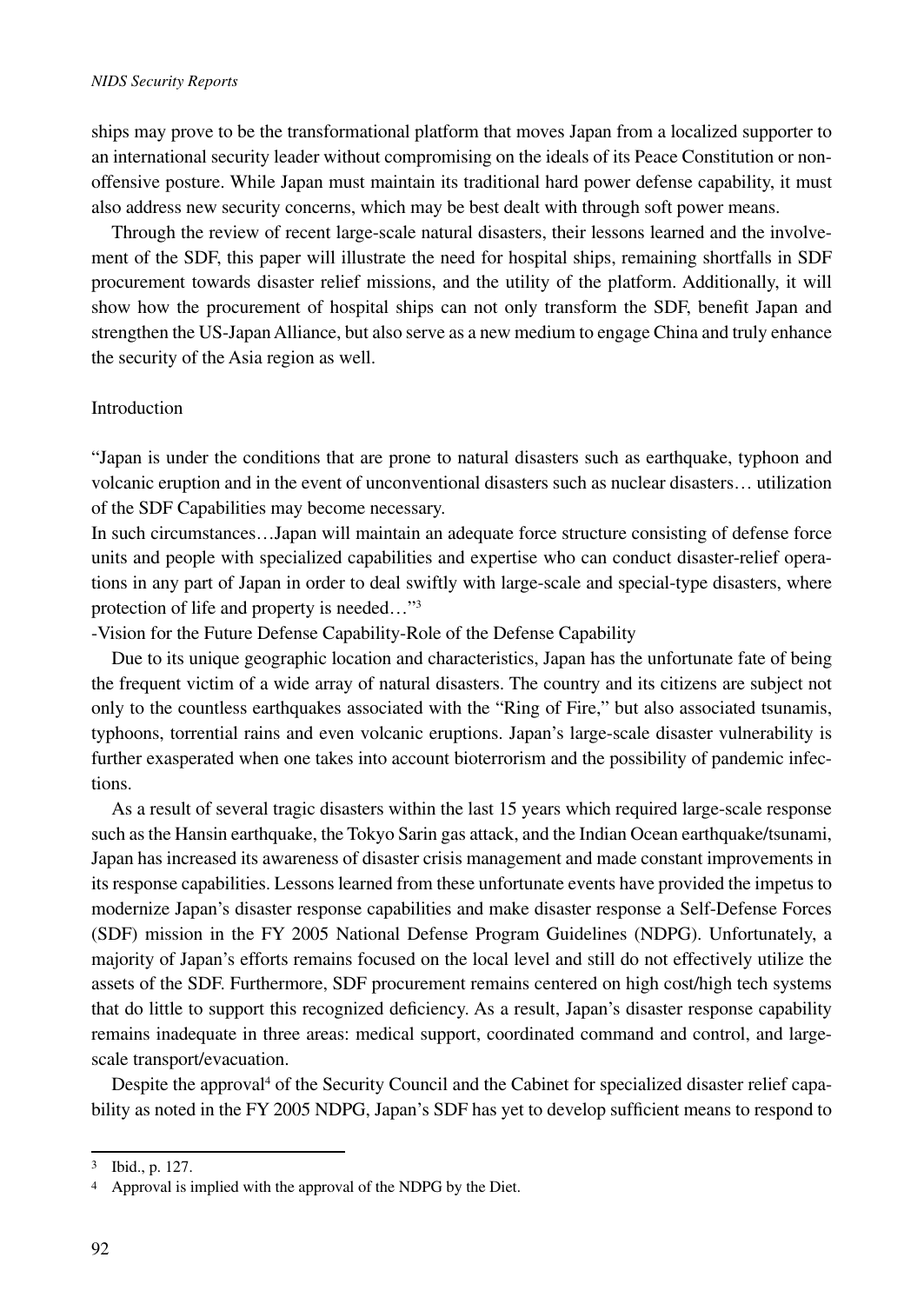large-scale disasters. Even though this is believed to be one of the main reasons for the existence of the SDF<sup>5</sup> and the only capability intended to be used in direct support of the citizens, directly affecting their safety and welfare, Japan's procurement of necessary equipment for this purpose remains unidentified and unfunded.

One possible solution may be the acquisition and utilization of hospital ships, which may not only fulfill Japan's domestic needs but also provide enhanced security to the region without the fear of arms escalation. Unlike the high cost/high tech systems that Japanese leadership continues to pursue, hospital ships are a low cost means that provide a much needed capability. In this light, hospital ships may prove to be the transformational platform that moves Japan from a localized supporter to an international security leader, without compromising on the ideals of its Peace Constitution or non-offensive posture.

Through the review of recent large-scale natural disasters, their lessons learned and the involvement of the SDF, this paper will illustrate the remaining shortfalls in SDF procurement towards this new mission. Additionally, it will show how the procurement of hospital ships can not only transform the SDF, but benefit Japan, the US-Japan Alliance and the Asian region as well.

#### A. Background: Recent Disasters and Large-Scale Crises

Within the last 15 years, Japan and the surrounding area have suffered through devastating disasters and tragic losses. For some, it seems as though the destruction, frequency and severity continue to increase without any sign of relief. Given the large population and density of living space in Japan, any disaster or disease has the potential to be catastrophic. Regardless of Japan's best made preparations and attention to public safety, these events challenged the limits of all agencies involved and as a result, provided the impetus to change for the better.

#### (1) Great Hanshin Earthquake

The Great Hanshin earthquake on January 17, 1995 was Japan's single most devastating natural disaster since the Great Kanto earthquake of 1923.<sup>6</sup> Measuring 7.2 on the Richter scale and lasting nearly 20 seconds, this modern disaster claimed 6,434 lives, wounded 43,792 people, destroyed 249,180 buildings, displaced over 300,000 families and cost over \$100 billion in damages.7

Extensive earthquake damage to existing infrastructure (roads, rail systems, communications, public services and hospitals) made response efforts incredibly difficult and prolonged. Damage also complicated timely communication to central government authorities further hampering coordination, decision-making and allocation of resources. Requests for assistance quickly overwhelmed local authorities, rescue teams and medical services. The delay of the central government to engage the SDF only prolonged the suffering. "Officially designated rescue agencies such as fire departments and the SDF were responsible for recovering at most one quarter of those trapped in collapsed

<sup>5</sup> Japan Ministry of Defense, *Defense of Japan 2007*, p. 589.

<sup>6</sup> Kathleen Tierney, *Emergency Response: Lessons Learned from the Kobe Earthquake*, available from http://www. udel.edu/DRC/preliminary/260.pdf, accessed December 18, 2007.

<sup>7</sup> Kobe City website, Hanshin-Awaji Earthquake, available from http://www.city.kobe.jp/cityoffice/48/quake/higai. html, accessed January 4, 2008.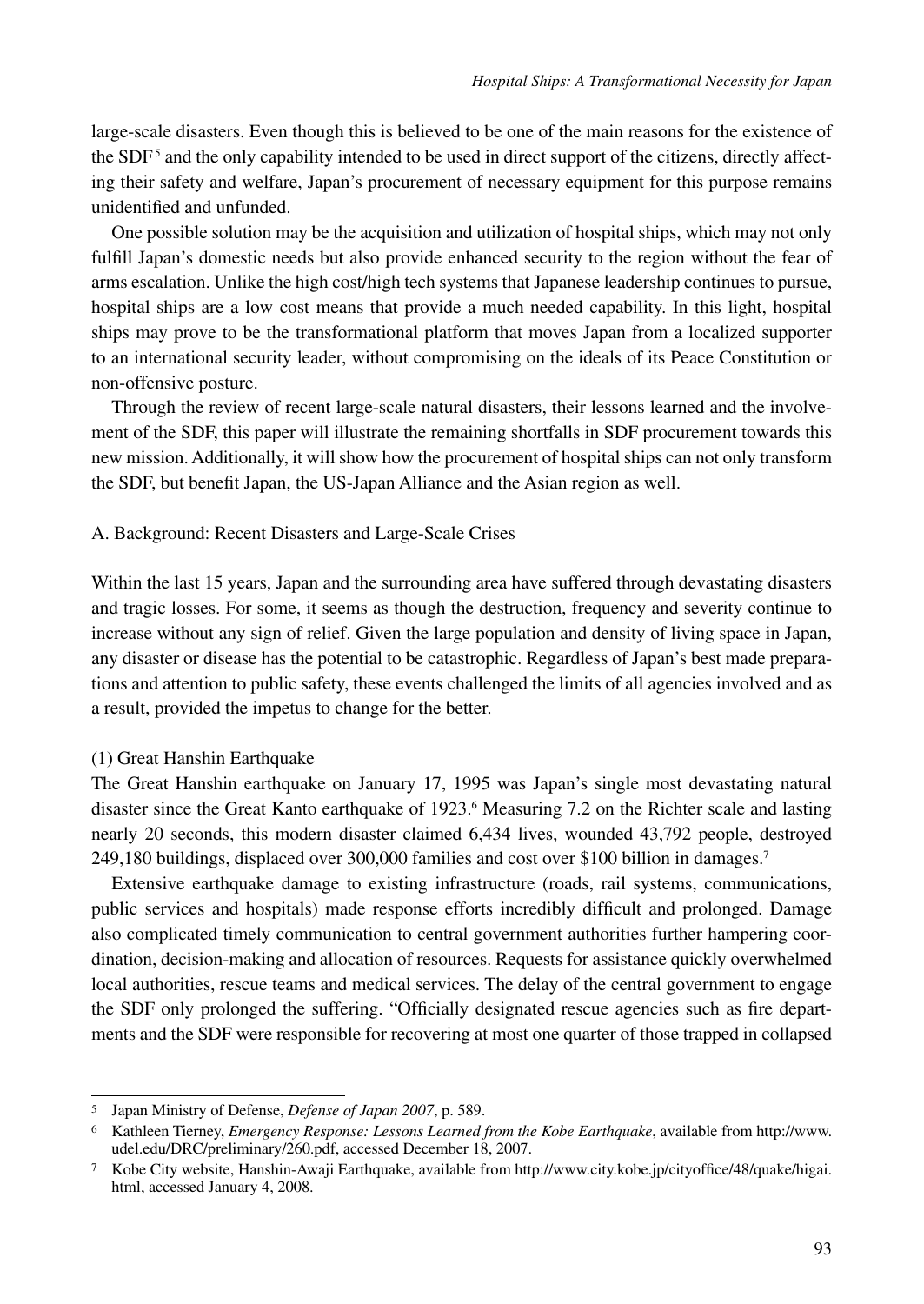structures..."<sup>8</sup> leaving the majority (over 75%) of the efforts to civilian volunteers and community residents. Criticism of the central government's failings and ineffective response increased as nongovernmental organizations, business and foreign governments arrived on scene to provide assistance. It seemed as though the *yakuza* and 7-Eleven were more capable than the government in meeting the victims' needs.<sup>9</sup>

Criticisms increased when it was learned that initial international aid from the United States, United Kingdom, South Korea and even Mongolia were either delayed or turned away for what appeared to be little more than bureaucratic reasons. The reluctance to accept foreign aid was rooted in three sources; national pride, multi-layered Japanese bureaucratic decision-making and Japanese red tape.10 The focus of the relief effort was lost when medical treatments needed to be tested to account for Japanese "uniqueness" and quarantine regulations for rescue dogs prevented foreign aid from providing assistance.<sup>11</sup>

## (2) The Matsumoto and Tokyo Subway Sarin Gas Incidents

The Aum Shinrikyo Sarin gas attacks of June 27, 1994 in the Tokyo suburb of Matsumoto and March 20, 1995 in the Tokyo Subway was a precedent-shattering episode in the history of modern terrorism.12 Although poorly executed, these attacks had been the first use of chemical substances in a terror type attack in a modern urban area. In Matsumoto, seven people were killed and over 500 were hospitalized. As for the Tokyo Subway incident, there were 12 casualties and 1034 injured, 50 people seriously.

The Sarin agent was released on three separate subway lines prior to the morning rush hour. Since each casualty occurred at different stations and they were reported separately, they were initially treated as unrelated incidents. Injury reports and requests for assistance were duplicated, causing a near panic situation. Emergency services had difficulty not only sorting out the cause of the attack but also coordinating a response. Ambulances transported 688 patients, and nearly five thousand people reached hospitals by other means. Roughly 80% of those treated at hospitals were the "worried well," and 135 were medical personnel who were contaminated during treatment of patients.

"Japanese historical and cultural reluctance to prepare for or even discuss terrorism was reflected in the underdeveloped consequence management capabilities…"13 The Tokyo Metropolitan Fire Department, who was responsible for providing first aid to the victims and selecting the hospitals, found their systems quickly overwhelmed. Even though only the SDF had contingency plans for dealing with a WMD incident, their involvement was limited and mostly involved in the decontamination phase.<sup>14</sup>

<sup>8</sup> Tierney, *Emergency Response*.

<sup>9</sup> Glen Fukushima, "The Great Hanshin Earthquake," *JPRI Occasional paper* (March 1996); available from http:// www.jpri.org/publications/occasionalpapers/op2.html, accessed April 2, 2008.

<sup>10</sup> Ibid.

<sup>11</sup> Ibid.

<sup>12</sup> D.W. Brackett, *Holy Terror: Armageddon in Tokyo* (New York: Weatherhill, 1996), p. 53.

<sup>13</sup> Robyn Pangi, *Consequence Management in the 1995 Sarin Attacks on the Japanese Subway System*, BCSIA Discussion Paper 2002-4, ESDP Discussion Paper ESDP-2002-01, John F. Kennedy School of Government, Harvard University, February 2002, p. 11.

<sup>14</sup> Pangi, *Consequence Management in the 1995 Sarin Attacks on the Japanese Subway System*, p. 24.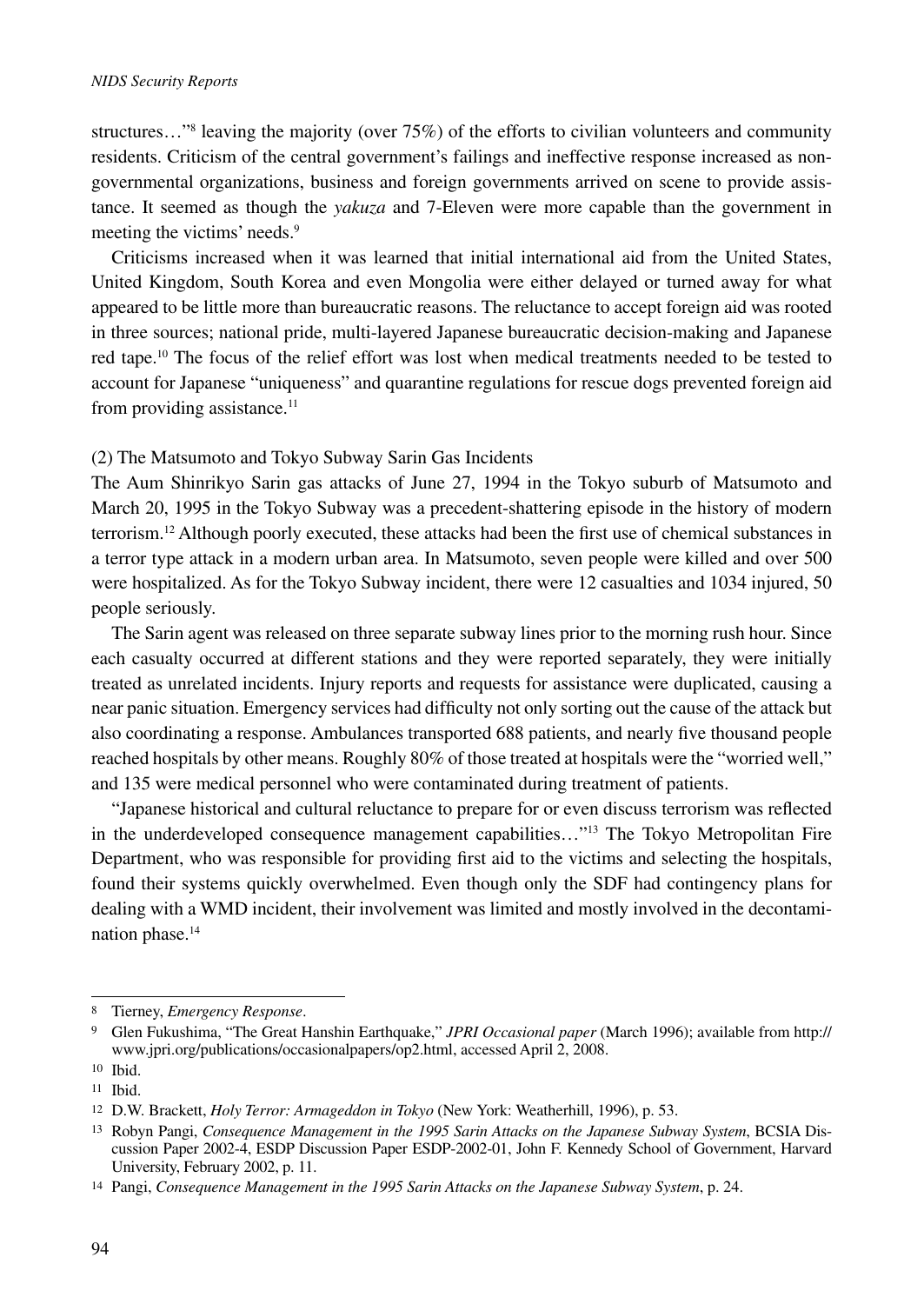## (3) Indian Ocean Earthquake: Tsunami

Exactly one year following the Bam earthquake in Iran of December 26, 2003, the fourth deadliest,<sup>15</sup> second largest recorded earthquake,<sup>16</sup> followed by history's deadliest tsunami<sup>17</sup> struck off the west coast of Sumatra, Indonesia. The impact was spread throughout the Indian Ocean region with over 14 countries affected. According to United Nations' reports, 229,866 people perished, 14,100 were missing, and 1,126,900 people were displaced. Total damage from the earthquake/tsunami was estimated to be over \$10 billion.<sup>18</sup>

The longest and most demanding international disaster relief effort by the SDF commenced within 24 hours after receiving a formal request from Thailand for assistance.<sup>19</sup> Maritime Self-Defense Force (MSDF) units returning to Japan following an anti-terrorist support mission were immediately diverted to assist. Three ships proceeded directly to Thailand and commenced search and rescue operations. Ten days later, the Government of Japan (GoJ) approved the dispatch of relief units to Indonesia. Two C-130s were dedicated to air lift operations, personnel transport and delivery of relief supplies to various locations. The Ground Self-Defense Force (GSDF) Emergency Medical team arrived in theater 20 days after the earthquake and began treatment five days later. The majority of large-scale relief materials required transport by sea, which arrived in theater 28 days after the earthquake.<sup>20</sup>

## (4) Avian Flu: Pandemics

Born from a viral strain that originated in East Asia in 1997, H5N1 or avian influenza has been linked to the death of over 15,000 chickens in Yamaguchi prefecture. Although no human deaths were reported in Japan, the flu had been identified as the cause responsible for over 20 deaths throughout Asia. Since the infection in Yamaguchi prefecture, three more outbreaks were identified, ranging from Kyushu to Kyoto. It is believed that the virus was brought to Japan by migratory birds from infected Asian countries. The easily mutating virus can affect birds, livestock and humans. Researchers throughout the world have yet to develop a vaccine. Since it is questionable if a vaccine can be developed, this new influenza might become a pandemic. Therefore, to prevent the virus from infecting humans, bird-to-bird transmission must be stopped.<sup>21</sup> Although the SDF was not immediately required for disaster relief, they assumed the responsibility of collecting disposing of the contaminated carcasses, and ensuring the area was decontaminated. Over 45,000 birds were infected within a period of two weeks.

<sup>15</sup> Most Destructive Known Earthquakes on Record in the World -Earthquakes with 50,000 or More Deaths, United States Geological Survey, available from http://earthquake.usgs.gov/regional/world/most\_destructive.php, accessed December 22, 2007.

<sup>16</sup> Registering 9.3 on the Richter scale and lasting nearly 10 minutes, Walton, Marsha, "Scientists: Sumatra Quake Longest Ever Recorded," available from http://edition.cnn.com/2005/TECH/science/05/19/sumatra.quake/index. html, CNN. May 20, 2005, registering 9.3 on the Richter scale and lasting nearly 10 minutes.

<sup>17</sup> "The Deadliest Tsunami in History?," National Geographic News, updated on January 7, 2005, available from http://news.nationalgeographic.com/news/2004/12/1227\_041226\_tsunami.html, accessed on December 12, 2007.

<sup>18</sup> United Nations Office of the Secretary-General's Special Envoy for Tsunami Recovery, *Tsunami Recovery: Taking Stock after 12 Months*, available from http://www.reliefweb.int/rw/RWFiles2006.nsf/FilesByRWDocUNIDFileName/ KHII-6Q64Z7-UNSETR-southasia-25may.pdf/\$File/UNSETR-southasia-25may.pdf, accessed January 12, 2008.

<sup>19</sup> Japan Ministry of Defense, *Defense of Japan 2007*, p. 578.

<sup>20</sup> Joint Staff Office/Japan Defense Agency (brief), Situation of International Disaster Relief Activities by JSDF for Tsunami, 21 Jan 2005, unpublished brief.

<sup>21</sup> Kazuo Inoue, "Highly Pathogenic Avian Flu," July 2004, available from http://www.cdc.gov/ncidod/EID/ vol10no7/04-0116.htm, accessed January 25, 2008.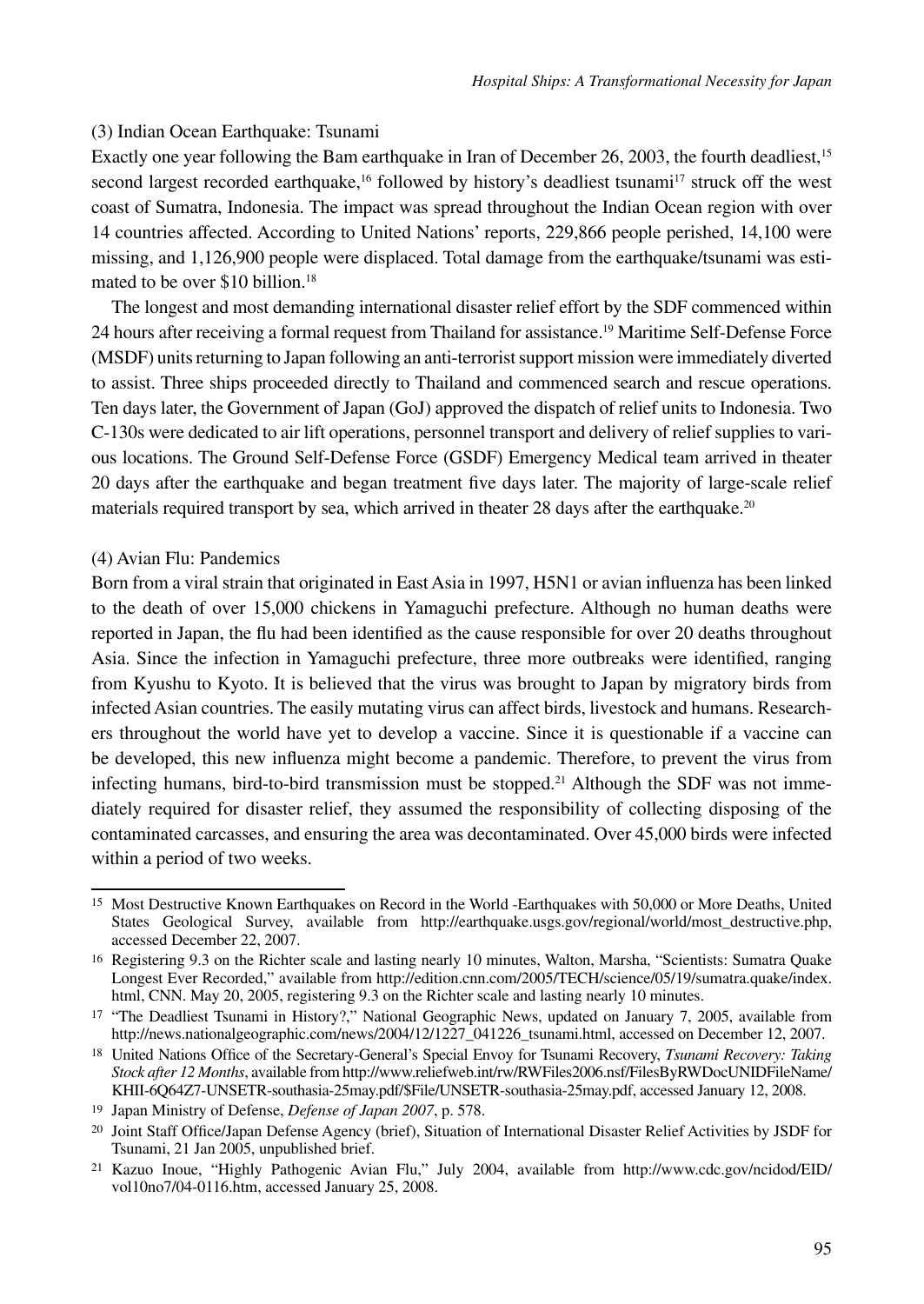## B. Self-Defense Force Roles

#### (1) Domestic Disaster Relief Activities

From its creation as the National Police Reserve in 1950, disaster relief was considered a key mission for Japan's forces. In 1954, the Self-Defense Forces formally defined a mission to protect Japanese citizens with Article 83 of the Self-Defense Forces Law. The law authorized utilization of SDF assets to assist local governments for emergency response to natural disasters.22 As a result of the Self-Defense Forces' significant contribution and constant support in disaster relief situations, the Japanese public has come to believe that it is the primary purpose for the existence of the SDF.<sup>23</sup> The 1995 National Defense Program Outline (NDPO) listed "…the response to large scale disasters and various other situations," as one of the three primary roles of the SDF. Later in 2004, this priority was modified to reflect heightened concerns regarding ballistic missile or guerilla attacks and military oriented responses.24

As experienced during the response to large-scale disasters, only the military/SDF possessed the means to properly deal with these emergencies. By its organizational nature, the military is designed to be self-sustaining, rapidly mobile, and able to coordinate complex organizations in crisis. Other government organizations have tried to duplicate facets of the military to suit their immediate needs but most have constrained financial resources and therefore cannot attain the same capability.

## (2) International Disaster Relief Activities

With the approval of the Japan Disaster Relief Law (JDR Law) in 1987, the limited use of Japanese relief teams to assist in international disaster relief was permitted. The scope of assistance was restricted to natural and man-made disasters, barring those arising from conflict. The JDR Law was eventually amended in 1992, allowing the use of the SDF for large-scale disaster relief efforts.<sup>25</sup>

As for humanitarian assistance abroad, while it seems as though the SDF has been freely utilized in both Peace Keeping Operations (PKO) and disaster relief, the GoJ maintains a clear distinction between the two. Japan's primary agency for overseas disaster response efforts is the Japan International Cooperation Agency (JICA) which also contains the Japan Disaster Relief teams (JDR). When a request for assistance is received from another government, JICA provides a recommended deployment composition to the Prime Minister. Usually, the SDF is deployed as a last resort when large assets are required. However, in the case where the SDF deploys in response to such a request, it is operating as part of a JDR team.

According to the Defense of Japan 2005, "…. international disaster relief operations conducted by the SDF may take different forms according to factors such as the scale of the disaster, the degree of damage, and the requests of the governments of affected countries or international organizations. The SDF's past record on domestic disaster relief operations indicates possible fields of cooperation to be extended by the SDF overseas for disaster relief. These fields are as follows:

<sup>22</sup> Kenneth Pyle, *Japan Rising: The Resurgence of Japanese Power and Purpose* (New York: Public Affairs, 2007), p. 230.

<sup>23</sup> Japan Ministry of Defense, *Defense of Japan 2007*, p. 589.

<sup>24</sup> Ibid., p. 470.

<sup>25</sup> Japan International Cooperation Agency, Emergency Disaster Relief, available from http://www.jica.go.jp/english/ operations/schemes/emergency.html, accessed April 14, 2008.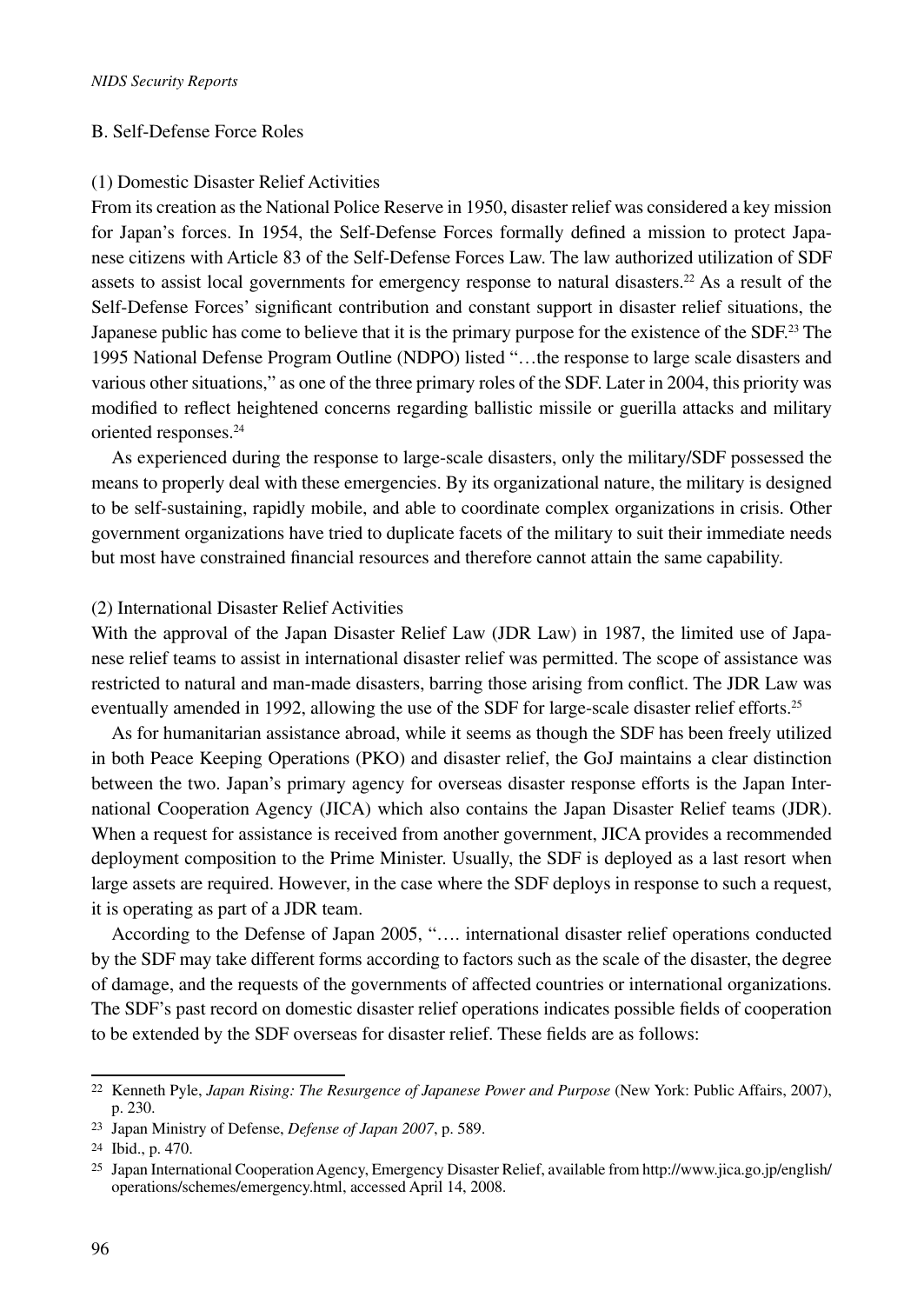- Medical services, such as first-aid medical treatment and epidemic prevention;
- Transport of goods, patients, and disaster relief personnel by helicopter;
- Ensuring water supplies using water-purifying devices;
- Use of transport assets to carry disaster-relief personnel/equipment to the affected area.

Regional units of the GSDF are assigned duties on a six-month rotational basis, to ensure that they can provide medical, transport and water supply services in a self-sufficient manner anytime the need for disaster-relief operations arises. The MSDF and the Air Self-Defense Force (ASDF) are always prepared to have its fleet and air-support team, respectively, transport supplies to its units or units participating in international disaster-relief operations. The ASDF's air support command is also prepared to provide similar services."26

## C. Lessons Learned

As a result of past tragedies, the GoJ and the SDF have learned some costly lessons. Aside from the specific crisis oriented deficiencies, several prevailing problems call for immediate attention and urgently need to be resolved. The most important lesson may be that in a large-scale disaster, all assets must be utilized in a timely manner in order to minimize the loss of life and destruction.

Due to their magnitude, all large-scale disasters quickly overwhelm the capabilities of local responders. The effectiveness of the total response will depend on how well emergency services, local authorities, and regional and central governments have harmonized their preparations and exercised their response procedures. The nationalized command structure of the police and fire departments in Japan must be coordinated and inclusive of other agencies if they are to be effective. All resources must be considered from the initial outbreak of the crisis to the final restoration phase. In general, military assistance is usually only sought as a measure of last resort.<sup>27</sup> "Bureaucratic" barriers" hindered the immediate recognition and response. *Tatewari*, a term that translates roughly as compartmentalized bureaucracy, describes the stove-piped agencies that comprise the Japanese government. The agencies do not usually work together but rather work separate from or even in competition with one another.<sup>28</sup>

Other common lessons learned from recent disasters include:

- Local governments must request outside assistance in a timely manner;
- National assets to be prepared to deploy in a timely manner;
- Disaster/Medical command, control and communications lacked coordination;
- Difficulty in incorporating local and national disaster relief efforts;
- Dependency on land transportation for relief/evacuation efforts;
- Medical facilities were also affected by disasters, significantly reducing capability;
- Surge capability inadequate; existing patient care and disaster efforts too great;

<sup>26</sup> Japan Defense Agency, *Defense of Japan 2005*, available from http://www.mod.go.jp/e/publ/w\_paper/pdf/2005/4. pdf, accessed January 13, 2008.

<sup>27</sup> James Schoff and Marina Travayiakis, *In Times of Crisis, Global and Local Civil-Military Disaster Relief Coordination in the United States and Japan*, Institute for Foreign Policy Analysis and Osaka School of International Public Policy, Osaka University, April 2007, p. 7.

<sup>28</sup> Pangi, *Consequence Management in the 1995 Sarin Attacks on the Japanese Subway System*, p. 15; Interview with Nozomu Asukai, M.D. PhD, Department of Psychiatry, Tokyo Institute of Psychiatry, November 1, 2000.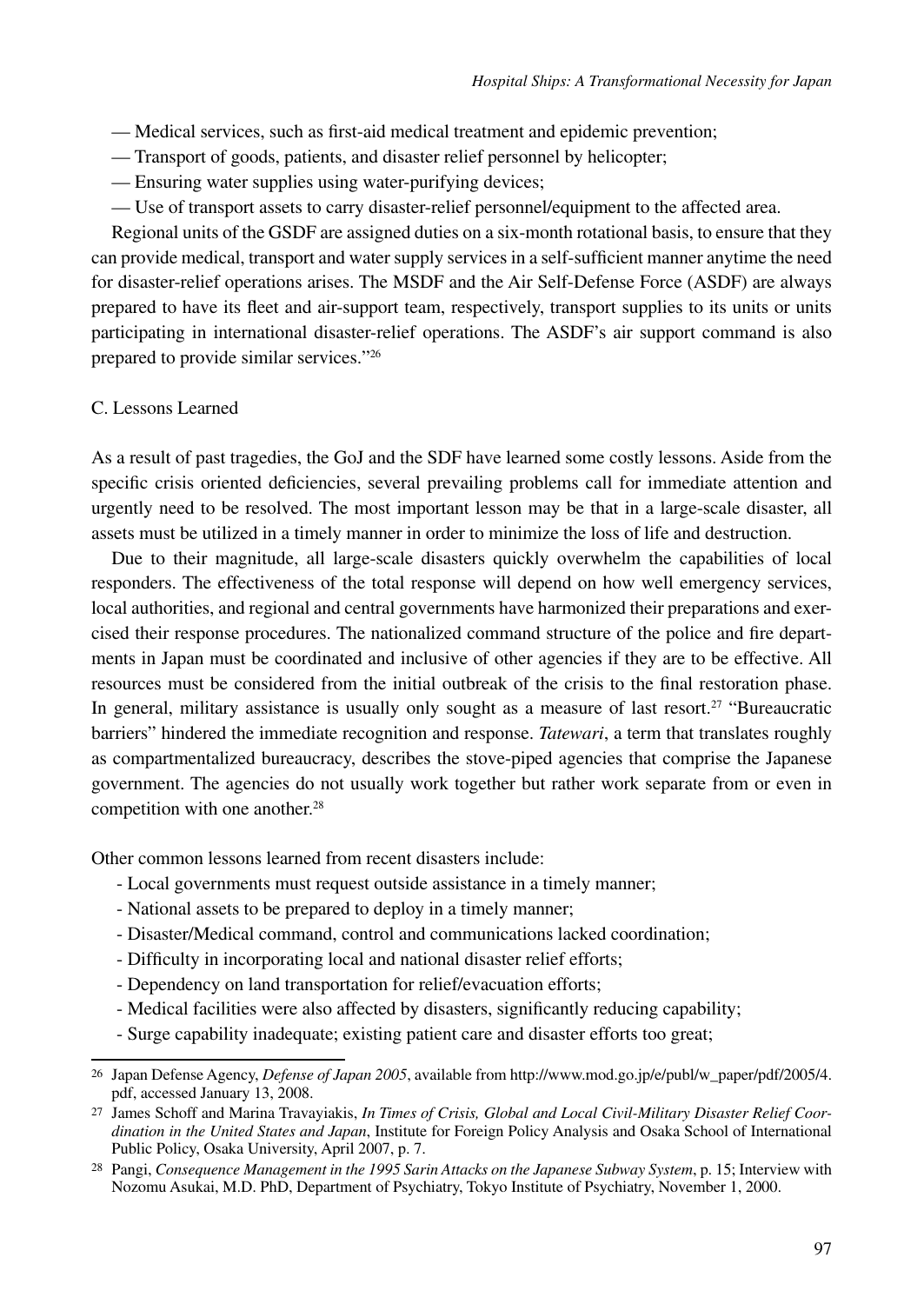- Relief efforts cannot rely on existing infrastructure; roads, rail, water, phones, etc.;
- Timely communication of vital information;
- Emergency responders need to be self sufficient, protected and interoperable;
- Behavioral health preparedness measures and treatment for disaster victims.<sup>29</sup>

In general, nearly all of the lessons learned can be placed into three categories: 1) robust command and control/communications; 2) medical surge capability above that of local assets; and 3) fast/heavy lift that is unaffected by the casualty (evacuation, decontamination, isolation).

## II. Current Situation

"Disasters occur only when humans or human society and a natural phenomenon come into contact. No severe natural phenomena bring about disasters by themselves. The types of disasters experienced by Japan have changed with time. When a defense against one type of disaster has been established, another unexpected form often occurs thereafter. …Although we cannot avoid disasters, it is possible to decrease their destruction…"30

It is impossible to predict when, where or what type the next disaster will be for Japan, but the odds are stacked against Japan that another devastating disaster will occur. Japan is located in one of the most seismically active regions where 90% of the world's earthquakes and 81% of the world's largest earthquakes occur.<sup>31</sup> On average, Japan experiences about 1,500 tremors every year caused from the shifting plates and volcanic activity from the 75 active volcanoes in Japan. According to the US Geological Survey, over 1,471 earthquakes a year register above 5.0 on the Richter scale and nearly 50 earthquakes occur per day.32 Aside from natural disasters, heightened concerns of new strains of influenza, SARS, tuberculosis or some other type of communicable disease causing a pandemic are also rising every day. Given the range of mobility of today's society, the ease of infection and the lack of a cure, the outcome of this potential scenario can be especially grave. Other manmade disasters, such as bio-terrorism, nuclear accidents or a dirty bomb, are too large and complex for local authorities to manage. They will require the response of the SDF in order to minimize the damage and loss of life.

## A. Changes in Disaster Relief

Compared to other nations, Japan is viewed by others as being well prepared for natural disasters. The frequency, scale and variation of disasters have forced average citizens to contemplate disasters as part of their daily lives. The prevalence of natural destructive forces throughout Japan's history has shaped the country's character and has not always been considered negative. Natural disasters represented the temperament of the gods and their favor for those here on earth. (Such as the divine

<sup>29</sup> The Sarin Gas Attack on the Tokyo Subway-10 Years Later/ Lessons Learned, available from http://tmt.sagepub. com/cgi/content/abstract/11/2/103, accessed February 3, 2008.

<sup>30</sup> Shoji Fukii, "Examples of Change in the Types of Disasters Experienced in Modern Japan," available from, http:// ci.nii.ac.jp/naid/110002674184/en/, accessed April 13, 2008.

<sup>31</sup> Pacific Ring of Fire, available from, http://www.crystalinks.com/rof.html, accessed April 13, 2008.

<sup>32</sup> US Geological Surge, available from http://neic.usgs.gov/neis/eqlists/eqstats.html, accessed April 3, 2008.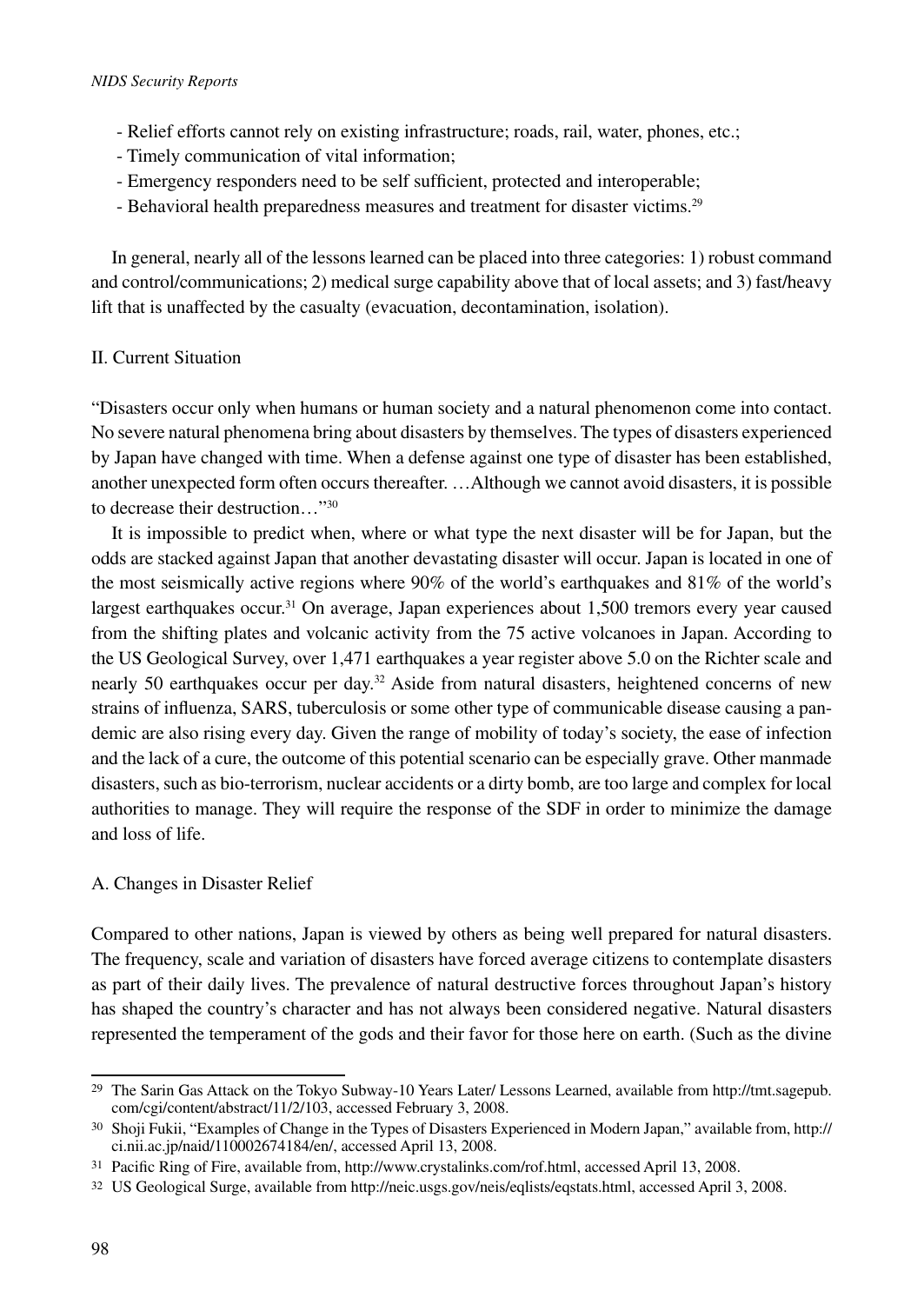typhoon that destroyed Kublai Khan's forces as they attempted to invade Japan.) However, since the end of World War II, there seems to be "…a shift in the nation's mentality from a centuries-old Buddhist-based passivity, …to a belief that Japan's elected leaders can and should make decisions that protect people from the elements."33

As the result of the tragedies experienced, significant efforts have been made across all levels of government, from national, prefectural to local, to improve Japan's disaster management system. A Minister of State for Disaster Management who reports to the Cabinet Office was created to secure comprehensive and coordinated disaster reduction efforts. A comprehensive contingency plan was created by the Central (national) Management Council, which identified basic countermeasures for various disasters. Separate Management Operation Plans are then formulated by each Ministry and Agency (as well as major public corporations). Finally, Local Disaster Management Plans are created by prefectural and municipal governments.<sup>34</sup> Additionally, significant improvements have been made in city planning, (promoting earthquake resilient structures, lifeline improvements, etc.) and disaster forecasting and warning systems.

Japan has always appeared to have a phobia regarding the use of the SDF domestically and abroad. The strict enforcement of civilian control has occasionally resulted in unnecessary delay in their ability to provide timely assistance.35 Following the Hanshin earthquake, the Defense Agency Disaster Prevention Plan was revised, authorizing unit commanders to dispatch forces in limited circumstances, otherwise a request from the local government must be received prior to dispatch.<sup>36</sup> Starting in July 2006, the provincial liaison offices in each prefecture were changed to Provincial Cooperation Offices and the SDF established the position of "Civil Protection and Disaster Relief Coordinator" in each office. Additionally, local governments seem to be receptive to trying to facilitate the interaction with the SDF. Over 126 retired SDF personnel familiar with relevant fields to disaster relief have been employed within 43 prefectures and municipalities with the aim of facilitating the interaction between the SDF and the local government in all aspects related to disaster relief.<sup>37</sup>

#### B. Developing Missions

#### (1) Domestic Disaster Dispatch

Within the past 5 years, the SDF has averaged over 853 dispatches within Japan. The past two years have witnessed a significant drop in both vehicle and aircraft dispatches while maritime dispatches have increased over 600% within the last year.<sup>38</sup> Even though the SDF has been participating in disaster relief since its creation, its role has been primarily a secondary support role such as debris removal and restoration. However now, some local communities are depending more and more on the SDF as primary responders.39 As the SDF gains experience as a primary response unit to disasters, they have

<sup>33</sup> Bennett Richardson, "Severe Test of Japan's Readiness," *The Christian Science Monitor, available from* http:// www.csmonitor.com/2004/1026/p06s02-woap.html, accessed April 12, 2008.

<sup>34</sup> Satoru Nishikawa, *Progress of Japan's Disaster Management System*, Cabinet Office, Government of Japan, March 1, 2006.

<sup>35</sup> Tierney, Emergency *Response*, p. 4.

<sup>36</sup> Japan Ministry of *Defense, Defense of Japan 2007*, p. 244.

<sup>37</sup> Ibid., p. 250.

<sup>38</sup> Ibid., p. 246.

<sup>39</sup> Schoff and Travayiakis, *In Times of Crisis*, p. 26.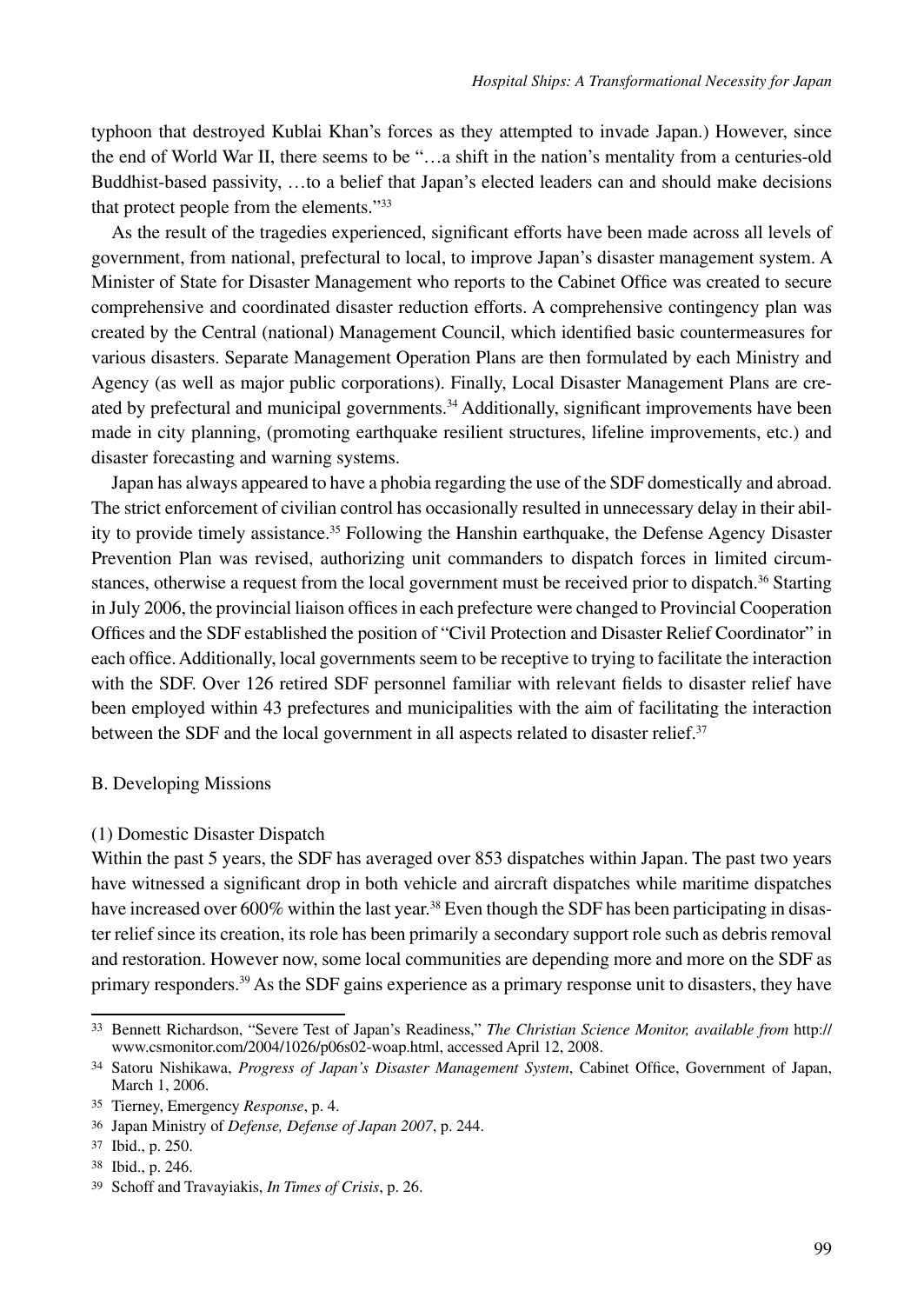#### *NIDS Security Reports*

reduced their response time. Local governments have also realized that when the SDF respond, they did not have to reimburse the national government or SDF for the cost of the dispatch.<sup>40</sup> Therefore, as public acceptance of the SDF increases, and as SDF proficiency as a primary responder improves and fiscal budgets tighten, one can only assume that the dependency on the SDF will increase.

### (2) International Emergency Assistance Activities

Japan's development of JICA as the authority to evaluate international disasters and make recommendations to the GoJ for the type of response has created an open-ended task of providing relief to those in need. Japan's precedence of assisting others is commendable and there is no sign of limiting their involvement. Instead, JICA has been working to increase its effectiveness through education, training and coordination of relief efforts with surrounding areas. JICA credits its success to the timeliness of its response capabilities. Its goal is to supply medical care and supplies when the need is greatest which is within the first 24 hours following the disaster. JICA recommends the use of the SDF in "…large-scale emergencies when they (can) provide heavy-duty logistical assistance with aircraft or ships and help in widespread disease control."41 Public support for Japan's involvement in international disaster relief efforts is reflected in the 2003 and 2006 SDF surveys where those in favor of relief efforts rose from 40% to 62%.42

## C. Current and Future SDF Procurement

 "…Regarding the future defense force, Japan will develop highly responsible and mobile defense forces capable of dealing effectively with new threats and diverse situations, and deploy them appropriately in accordance with Japan's geographical characteristics. Japan's future defense forces should be capable of coping with...large-scale and/or special-type disasters.".<sup>43</sup>

"…Japan's defense capability is required to shift its emphasis from pursuing conventional deterrence effects to acquiring abilities to respond to various contingencies at home and abroad…"44

"…we will maintain an adequate force structure with defense force units, as well as specialized capabilities and expertise to conduct disaster relief operations in any part of Japan."45

Even though the government publicly supports an increased role for the SDF in support of domestic and international disaster relief efforts, it has yet to provide adequate resources to obtain the necessary equipment. While the GoJ acknowledges that, "…a full-scale invasion against Japan is increasingly unlikely,"46 Japan's acquisition desires continue to focus on costly high tech platforms such as the F-22 (\$140 million per aircraft), BMD and Aegis upgrades<sup>47</sup> rather than capabilitiesbased procurement.

<sup>40</sup> Ibid., p. 27.

<sup>41</sup> Japan International Cooperation Agency, "Twenty Years of Humanitarian Work," available from http://www.jica. go.jp/english/resources/brochures/2007/pdf/jdr20th\_01.pdf, accessed April 14, 2008.

<sup>42</sup> Japan Ministry of Defense, *Defense of Japan 2007*, p. 590.

<sup>43</sup> Ibid., p. 476.

<sup>44</sup> Ibid., p. 123.

<sup>45</sup> Ibid., p. 467.

<sup>46</sup> Ibid., p. 463.

<sup>47</sup> Japan's interest in the \$120 billion F-22, BMD system upgrades and C4I systems comprise the bulk of the Japanese acquisition inquiries to the United States. This is also reflected in the Contents of Major Programs where less than 7% of the budget is dedicated to response to large-scale and particular disasters. *Defense of Japan 2007*, p. 478.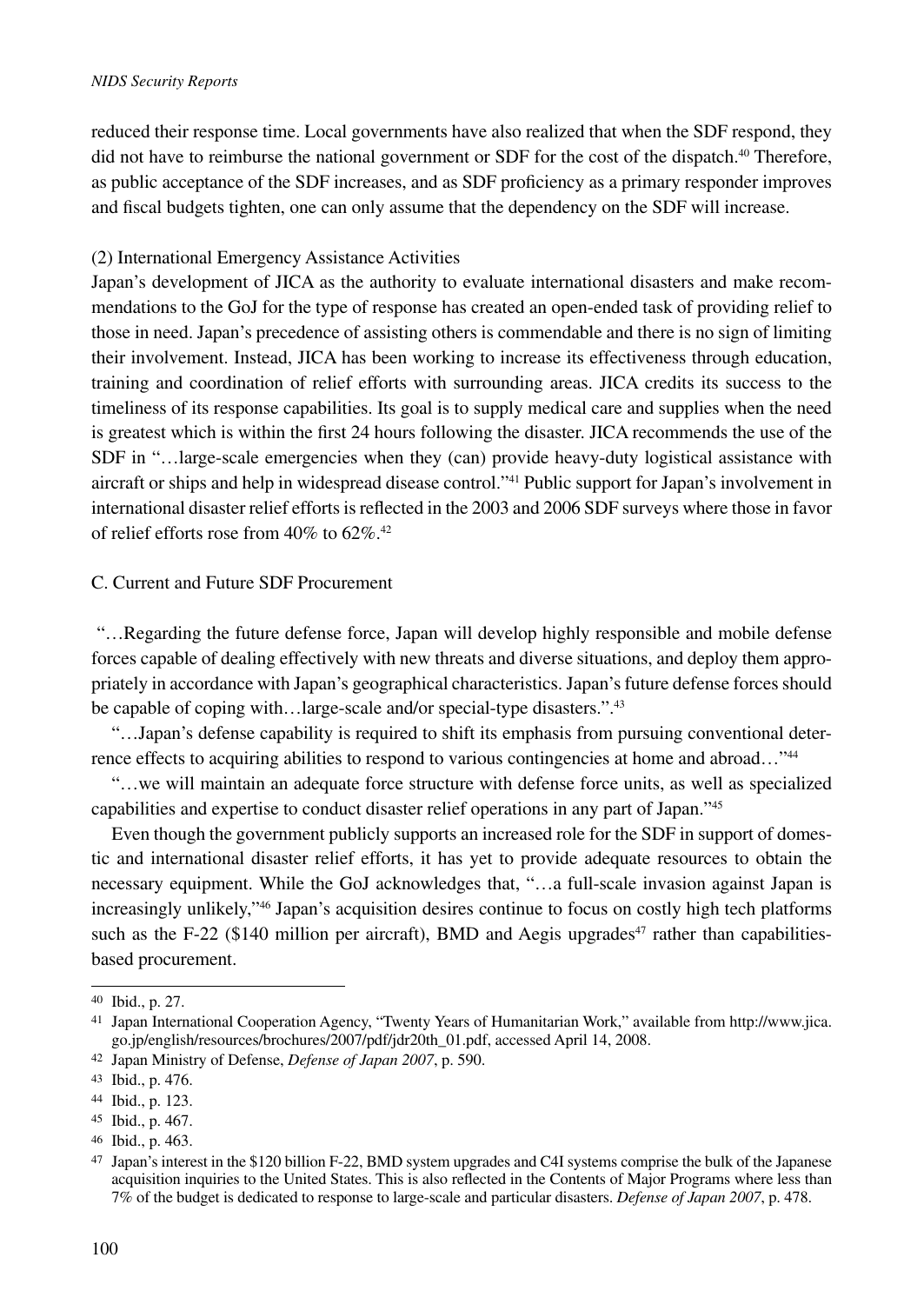According to Japanese estimates, defense related expenditures required to execute the FY 2005 NDPG are approximately 24.2 trillion yen (\$24 billion).<sup>48</sup> The only procurement directly identified for response to large-scale and special disasters are improvements to the US-2 rescue amphibian aircraft and UH-60H rescue helicopter.<sup>49</sup> As such, less than  $7\%$  of the FY 2007 major procurement budget was dedicated to this mission. Other procurements that may be considered related to this effort include the purchase of 15 helicopters, 59,000 tons of ships, and eight transport aircraft but their configurations may limit their utility as disaster relief platforms. While this procurement plan may appear to address an airborne lift capability, it does not seem to consider maritime lift. The ships identified for procurement were two destroyers, one submarine and one oceanographic research ship.50 All of these platforms are necessary for Japan's defensive strategic interests but are not adequate for disaster relief platforms.

Some Japanese military planners believe that the purpose of a hospital ship is too narrowly focused to justify the expenditure, especially given the extraordinary budgetary constraints currently placed upon the SDF. However, this argument appears to be one of convenience, as the SDF is comprised of single mission ships (ice-breakers, cable laying vessels, oceanographic research vessels, etc.) and continues to procure other single purpose platforms (US-2). In addition to the traditional procurement, the SDF also has other funding lines which are not clearly specified (efforts for a peaceful and stable international society, \$120 million; Hygiene/opening SDF hospitals to public, \$256 million).<sup>51</sup>

## D. Shortfalls as for Capability of Disaster Response

Despite the increased emphasis on disaster/humanitarian assistance capabilities and noted success, there are still outstanding shortfalls in Japan's disaster response capability. The individual deficiencies of the various agencies and organizations responsible may not seem important when viewed individually, but as a whole, they reflect a significant weakness that must be addressed. Reviewing the lessons learned, it appears that they are still problematic and need to be resolved. Efforts were made at separate levels without proper oversight, thus preventing a cohesive solution from being formed, let alone resolve the issue. A closer look would reveal that the same deficiencies that were highlighted years earlier still remain.

## (1) Organization, Roles and C4I

According to the Disaster Countermeasures Basic Act, the national government (the Cabinet Office and The Minister of State for Disaster Management) has the highest responsibility of creating and implementing a plan for disaster response and recovery. Through the Central Disaster Management Council (comprised of other cabinet members, national organization directors and disaster experts), they are tasked with the main coordinating and decision-making role. This responsibility has been further relinquished to the prefectures where they were tasked with creating and implementing their own disaster plans. While this is thought to give the local governments, who are believed to know the issues surrounding their area the best, a means to tailor a plan to fit their needs, it also creates the

<sup>48</sup> Japan Ministry of Defense, *Defense of Japan 2007*, p. 476.

<sup>49</sup> Ibid., p. 138.

<sup>50</sup> Ibid., p. 480.

<sup>51</sup> Ibid., p. 469.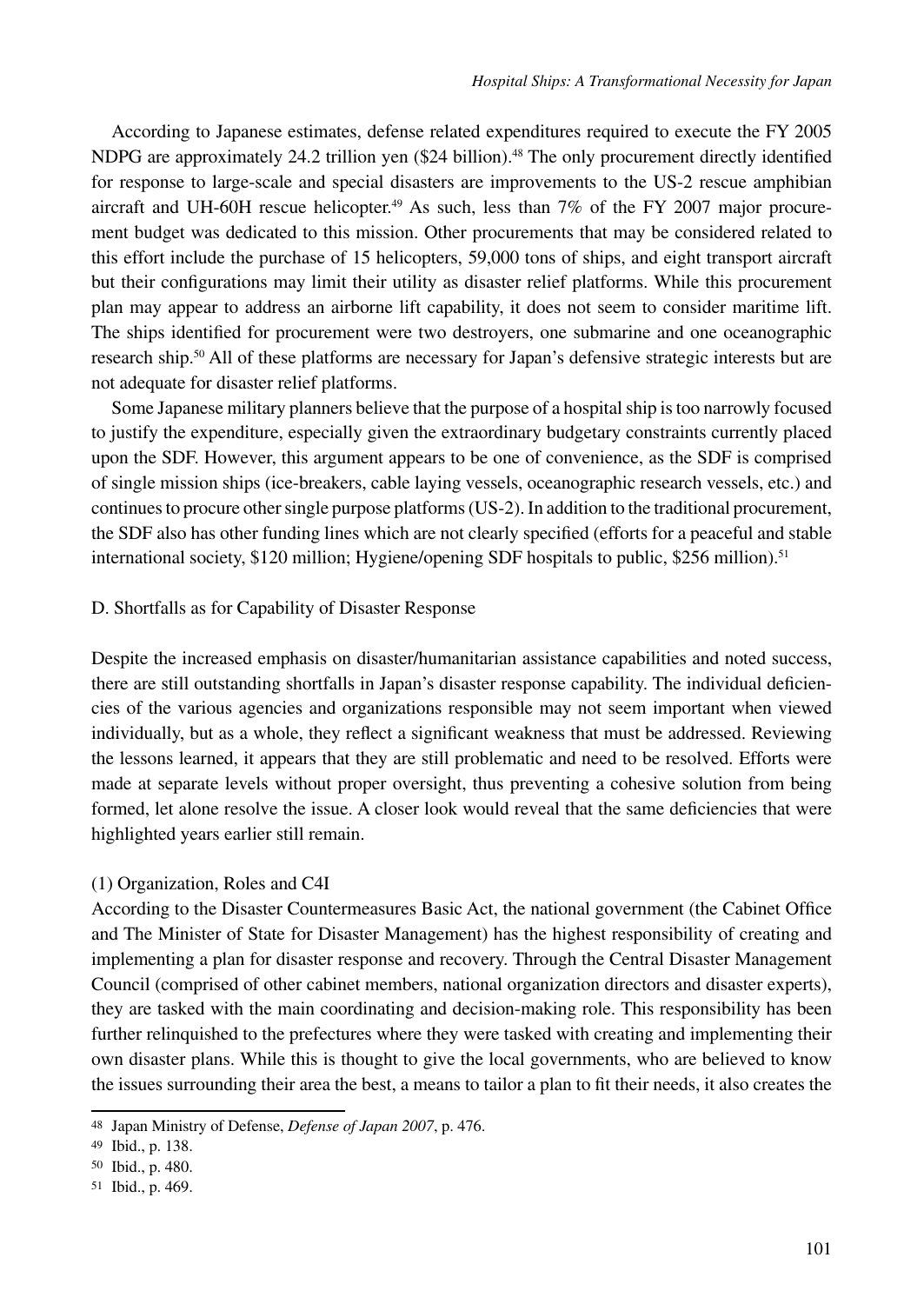schism between the national and local plans. Within the last few years, Japan has initiated a series of government reforms, namely government decentralization, which have indirectly affected its disaster preparedness. The Omnibus Decentralization Act of 1999 transferred a significant number of executive powers to local governments. In essence, this flattened the national/local government hierarchy and diminished the authority of the national government to direct a unified course of action. While this change has been implemented well and proven effective in areas with robust economies (i.e. Tokyo, Osaka), it has become a challenge for other localities. Other stressed economies find it increasingly difficult to justify and allocate the enormous funding required to maintain the high level of disaster preparedness required in Japan. Thus, deregulation has inadvertently reduced the ability of the central government to uphold the desired level of disaster preparedness.<sup>52</sup>

Instead of creating clear roles and responsibilities for disaster relief efforts, the empowerment of local agencies and governments with primary responsibilities has created wasteful redundancy and potential barriers between organizations. For example, at the time of the of the Sarin gas incident in Tokyo, only the SDF had the equipment and expertise for dealing with such a casualty. Now, the Tokyo Metropolitan Fire Department (TMFD) has created a bio-terror response team that duplicates the same role. However, despite their efforts, the TMFD cannot afford the same equipment or force structure as the SDF and therefore ultimately must call on the SDF if such an incident were to occur. Roles and responsibilities become even more convoluted when JICA utilizes personnel from the Police Agency and TMFD for overseas assistance, a role that traditionally was filled by the SDF. Even though public opinion supports the use of the SDF for domestic disaster relief and the national government has approved a domestic disaster role as an SDF mission,<sup>53</sup> there still seems to be a phobia with the utilization of the SDF for this purpose. Furthermore, despite being the only organization that is designed to handle a large-scale crisis, the SDF is routinely excluded from being incorporated in disaster planning.<sup>54</sup> Even so, the SDF continues to train and build relations with local governments for the time they are called to duty.

Although the relationship between the SDF and other national and local disaster relief agencies has been steadily improving, they still lack a common command and control foundation that enables them to be interoperable. Unlike the United States, Japan does not have a standardized Incident Command System or disaster management system.<sup>55</sup> This lack of a unified command and control system forces local management systems that not only may be different depending on the political boundaries but on independent parallel disaster management structures of the different agencies. Tokyo and Hyogo-ken for example, have elaborate command and control facilities but since the two were designed independently, outside disaster relief groups must make adjustments to ensure interoperability. Furthermore, the local networks are constrained to land-based infrastructures that are vulnerable to disaster damage, limited in expansion capabilities and not designed to incorporate other dissimilar systems.

<sup>52</sup> Organization for Economic Cooperation and Development Studies in Risk Management, *Japan: Earthquakes*, 2006, p. 13.

<sup>53</sup> As noted in by the approval of the FY NDPG 2005.

<sup>54</sup> For example, review of the TMFD, Kobe Disaster Risk Management Profile and Hyogo-ken Framework for Action 2005-2015, disaster relief plans make little if any mention of the SDF and how they will be incorporated in the case of a disaster. Instead, emphasis is placed upon coordination with other agencies (Red Cross, Police Agency, commercial industry).

<sup>55</sup> Schoff and Travayiakis, *In Times of Crisis*, p. 24.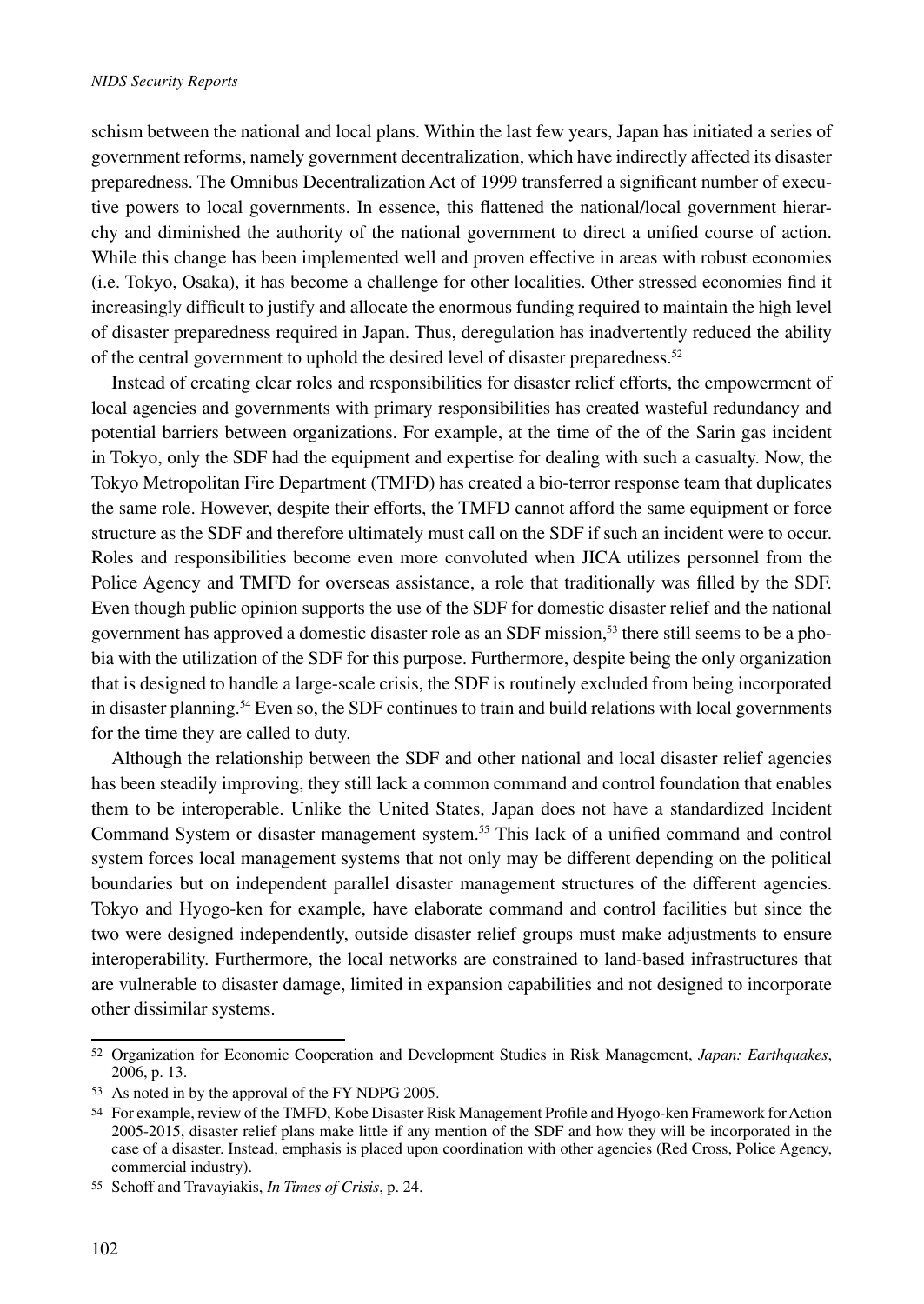#### (2) Medical Infrastructure and Surge Capability

During the Hanshin earthquake in 1994 and subsequent Tokyo Sarin gas incident in 1995, it was recognized that disaster resistant medical facilities capable of accepting a large number of disaster victims was critical to Japan's crisis management. Despite this awareness, the situation in Japan has become even more distraught with the closure of 3,344 hospitals since 1998.<sup>56</sup> Facility closures combined with doctor and nurse shortages are making it increasingly difficult for many large city hospitals to function on a daily level. Last year, Osaka reported over 3,800 cases where ambulances had to call on multiple hospitals to find space availability for their patients. In the worst cases, the ambulances would spend hours trying to find availability, contacting up to as many as 30 medical facilities. Crisis response requires not only treatment of those affected by the disaster but maintenance of those already admitted. If the hospitals are operating at near maximum capacity prior to the disaster, it is unrealistic to believe they could stretch themselves further to care for the disaster victims.

The hospital shortage problem is further complicated when the hospital itself becomes subject to disaster damage. Experiences from the Hanshin earthquake not only demonstrated the structural vulnerability to existing medical facilities, but their dependency upon common infrastructure for their operation. Any disruption to electricity, communications, water or sewage may make the facilities unusable and require additional assistance to evacuate their existing patients. Medical treatment during the Hanshin earthquake was also significantly constrained by the damaged roads and transportation methods. Fallen buildings and roadways, and fires made areas inaccessible and delayed recovery efforts. Many large cities are investing on infrastructure improvements and "earthquake-proofing" their hospitals. The Kobe Disaster Risk Management Profile and the Hyogo Framework for Action 2005-2015 emphasizes the construction of earthquake resilient facilities and hospitals safe from disaster but does not address disaster response. While these preparation efforts are necessary for a comprehensive plan, it is tempting fate to invest in this area alone and not into disaster response. The only hospital facilities that can be assured full operating capacity are those that are not in the vicinity of the disaster when it strikes.

In some cases, hospital facilities may not be necessary for treatment but for containment. As in the Tokyo Sarin gas incident, inability to properly identify the problem and contain the contaminated patients caused 138 doctors and nurses to have secondary contamination. If Japan were to experience another bio-terror incident or nuclear accident, the establishment of safe decontamination and treatment areas will be critical for limiting the number of casualties. The same may hold true for an outbreak of Avian flu or SARS. Although isolation or containment appears to be an infringement of personal liberties, it may be the only means of preventing a potential pandemic from occurring.

#### (3) Strategic Mobility

"The importance of rapid deployment…using the swiftest possible means of transportation for the deployment of the contingents," was noted in the first lesson learned from the Tsunami Disaster Operations by the JSDF.<sup>57</sup> Although the commitment to assist was quickly made and an advance

<sup>56</sup> Doctor Shortage Takes a Toll in Japan, available from http://afp.google.com/article/ALeqM5i5XP-O252HC9opx-HZ6aKgsXRKjqw, accessed December 28, 2007; Hospital closure graph from Ministry of Health, Labor and Welfare.

<sup>57</sup> Col. Kazuhiko Murakami, "The Roles of the Armed Forces in Disaster Relief Operations and Future Challenges," Staff Foreign Policies and Plans Section, J5, Joint Staff Office, Japan Defense Agency (undated), p. 4.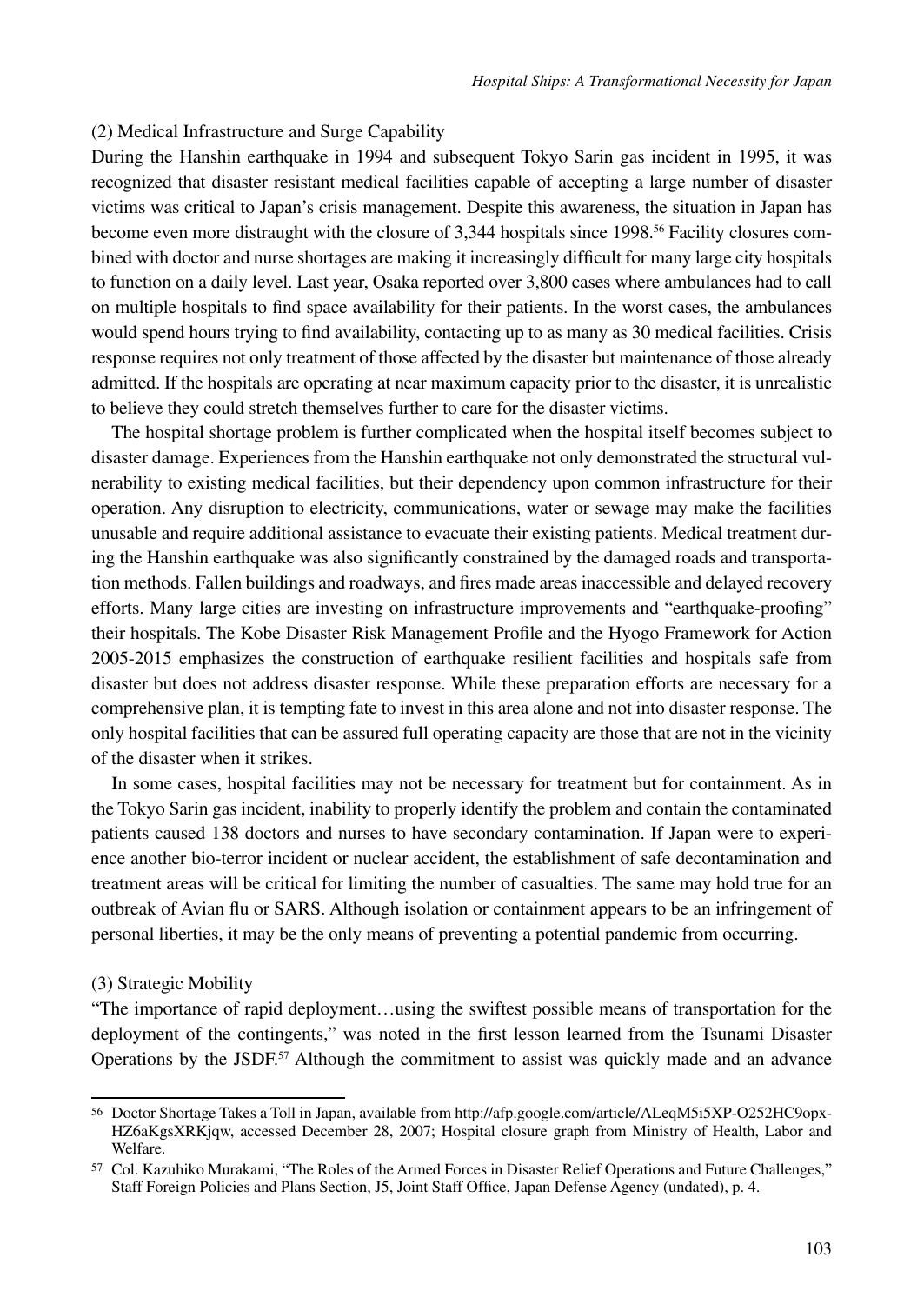party arrived on scene within days, the true opportunity to maximize the effectiveness of the relief efforts was lost because of the amount of time it took to transport resources from Japan to the areas in need. Aside from commercial transportation, JICA and NGOs do not have the means to transport their equipment to the disaster area. Just as in a wartime scenario, the success of a disaster relief mission is often dependent upon logistical support. In order to be successful, it must to be in sync with the operations tempo. Strategic lift problems limit the effectiveness of the relief efforts, prolonging the crisis and suffering. While airlift is the fastest option, it is limited in payload and requires a landing/staging area. Sealift on the other hand, takes more time but can carry significantly greater payload and when equipped with a helicopter, can anchor along any shore for assistance. When units deploy via airlift, they become dependent on the local infrastructure for subsistence whereas sealift detachments are virtually self sufficient, and the crew does not consume the limited resources of the affected area.

Reviewing the SDF enhancement of equipment list for the FY 2007 budget, several helicopters, transport and search/rescue aircraft, and two destroyers are scheduled for procurement. While all are capable of contributing to strategic lift, in addition to their inherent limitations, their primary missions usually preclude them from being used in this manner. For example, although all MSDF vessels have the capability to be utilized in disaster relief, it is interesting to note that of the 24 dispatches by the SDF in 2006 for earthquakes, flooding and storms, not one vessel was dispatched.<sup>58</sup> The US-2 search and rescue aircraft not only has an extremely limited payload capacity, it requires relatively calm seas to execute its mission.

Although Japan is an island nation, it relies predominantly on ground transportation for domestic disaster response. Renowned throughout the world for its efficient rail system, previous disasters have highlighted its limitations. Rail lines (and roadways) are susceptible to earthquake, flood and even heavy rain damage. To the credit of emergency crews and Japan Railway, lines are usually returned to operation within hours of most incidents, but the volume of traffic during an emergency easily overloads the remaining system.

## (4) Self-Defense Forces in Disaster Relief Activities

Despite the best intentions, the SDF cannot efficiently respond to a disaster relief situation, either domestically or abroad, given the current operating restrictions and equipment limitations placed upon it. Although the SDF possesses a significant amount of equipment (water purification, mobile medical units, logistic networks, etc.) that could readily be utilized in a disaster relief scenario, it is fraught with restricting operating procedures and civilian control requirements. The same controls that were created with the intention of preventing the SDF from abusing its power now prevent them from helping the Japanese people in a timely manner. If the civilian authorities cannot comprehend the scale or scope of the disaster and do not request assistance, there is little the SDF can do or initiate.

It is interesting to note that the Anti-Terrorism Special Measures Law<sup>59</sup> and the Basic Plan<sup>60</sup> which

<sup>58</sup> Japan Ministry of Defense, *Defense of Japan* 2007, p. 247.

<sup>59</sup> Japan's Anti-Terrorism Special Measures Law primarily focuses on humanitarian aspects to include: 1) supply of water, fuel, goods and provisions; 2) transportation of personnel, good and materials; 3) repair and maintenance of services; 4) medical/sanitary services; 5) use of communications facilities; 6) airport/seaport services; and 7) base services/collection and others.

<sup>60</sup> The Basic Plan is broken into three parts: 1) cooperation and support activities; delivery of supplies, transport, repair/maintenance, medical services, port administration; 2) search and rescue activities; and 3) assistance to affected people as requested by the organization.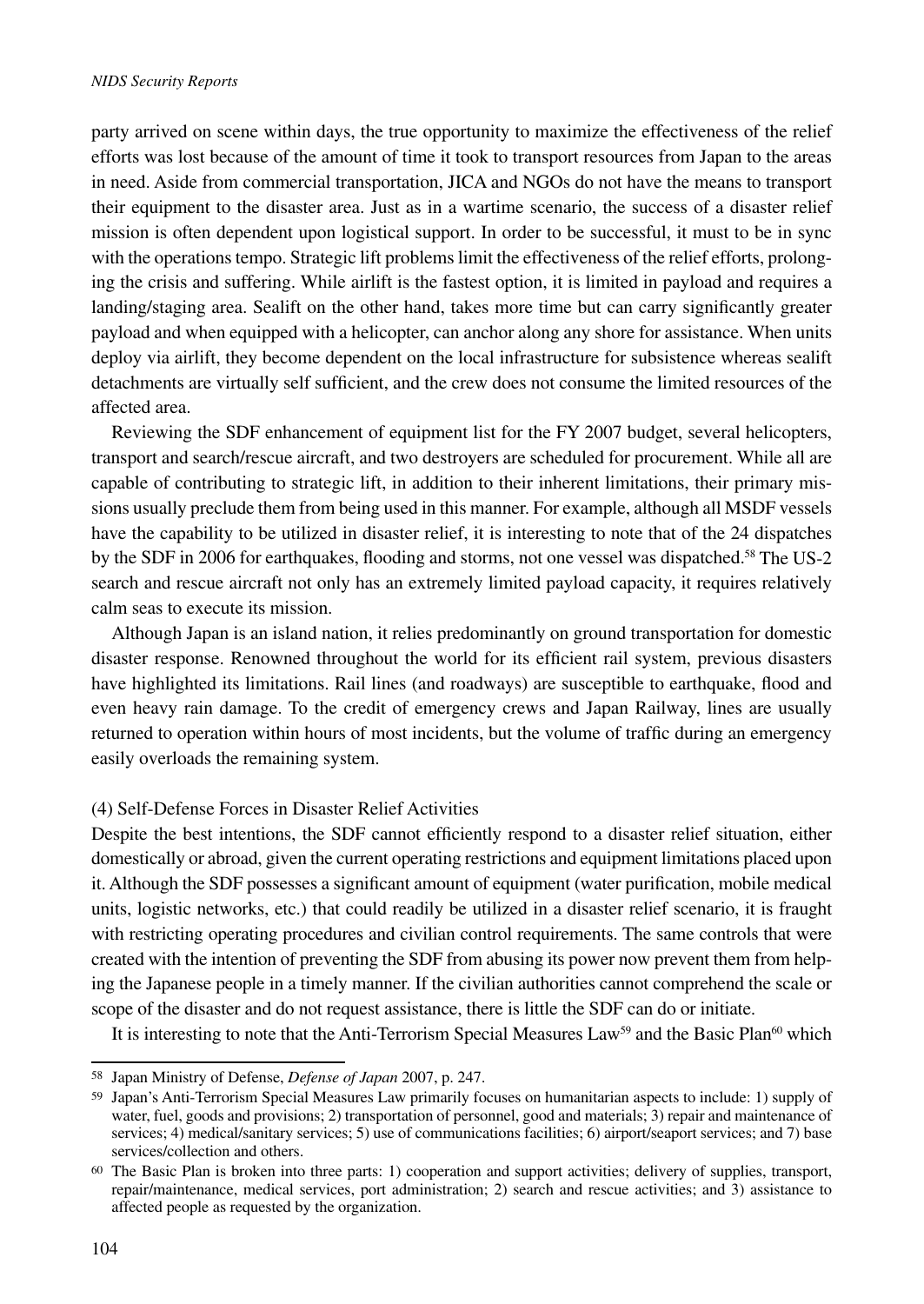authorizes the use and provides guidance to the SDF assets participating in international efforts abroad are in essence the same measures that need to be provided in a domestic natural disaster but cannot due to legal constraints. Furthermore, Japan's reluctance to belong to a cooperative defense impedes any type of permanent commitment to regional security, even if is only humanitarian aid based.

In addition to the authorization difficulties, strangling operating and procurement procedures make the initiation and implementation slow and inefficient. Regardless, the SDF continues to contribute to relief efforts at home and abroad. Strict adherence to cumbersome procedures and manpower intensive operating plans increase the footprint of the SDF in the disaster area and provide delays.

As in the Indian Ocean earthquake's case, the main response took up to a month to arrive due to authorization and mobilization procedures and limited maritime lift capability, whereas the civilian JDR teams arrived within days. Similarly, SDF disaster relief operations are characterized as highly inefficient with an approximate 80:20 ratio for support to responder; compared to the JDR's 20:80 ratio.61 Of the 882 SDF personnel, 1 fixed wing aircraft, 7 helicopters, 19 vehicles and 3 ships involved with the relief effort,<sup>62</sup> only 8 doctors and 11 nurses were dispatched.

Even though the SDF has participated in countless disaster relief operations, it has made due with its existing equipment. Aside from BMD/Aegis, the SDF procurement plan resembles a one for one replacement plan rather than addressing the missions/capabilities of the current security environment. In addition to Japan's required defensive force modernization, Japan must also consider non-traditional security needs and procure appropriate systems. Reviewing the lessons learned from previous disaster relief efforts, it appears that what Japan needs is a means/platform to address its shortfalls, and to not pose a constitutional or bureaucratic challenge regarding the legality of its use.

#### III. Hospital Ships

Considering the lessons learned identified in the recent disasters relief efforts; Japan's need for 1) increased disaster command, control and communication; 2) increased medical capability and 3) heavy lift/isolation/containment capabilities that are self sufficient and not as prone to the effects of disaster damage may be met through the implementation of hospital ships. Furthermore, these vessels may prove to be a transformational platform that unlocks the potential of the SDF for domestic and overseas missions such as allowing the SDF to participate freely in PKOs throughout the region.

Throughout the history of modern warfare, hospital ships have provided a safe haven for injured soldiers and sailors and have been afforded special protections due to their mission. Contrary to other military systems whose role is to neutralize or destroy, the mission of hospital ships are to heal and are, therefore, welcomed throughout the world. Today's hospital ships vary in size, capabilities and operations, but all are recognized for the relief they provide. According to Article 22 of the Protocol Additional to the Geneva Convention of August 12, 1949, and relating to the Protection of Victims of International Armed Conflicts (Protocol I), June 8, 1977, (Hospital Ships and Coastal Rescue Craft), clearly marked and previously designated vessels engaged in the rescue and treatment of injured

<sup>61</sup> Dr. Rosalie Arcala Hall, Civil-Military Cooperation in International Humanitarian and Civil Emergency Activities by Japanese Security Forces in Indonesia.

<sup>62</sup> As of February 14, 2005, JSDF Disaster Relief Operations in Asia briefing, Joint Staff Office, Japan Defense Agency.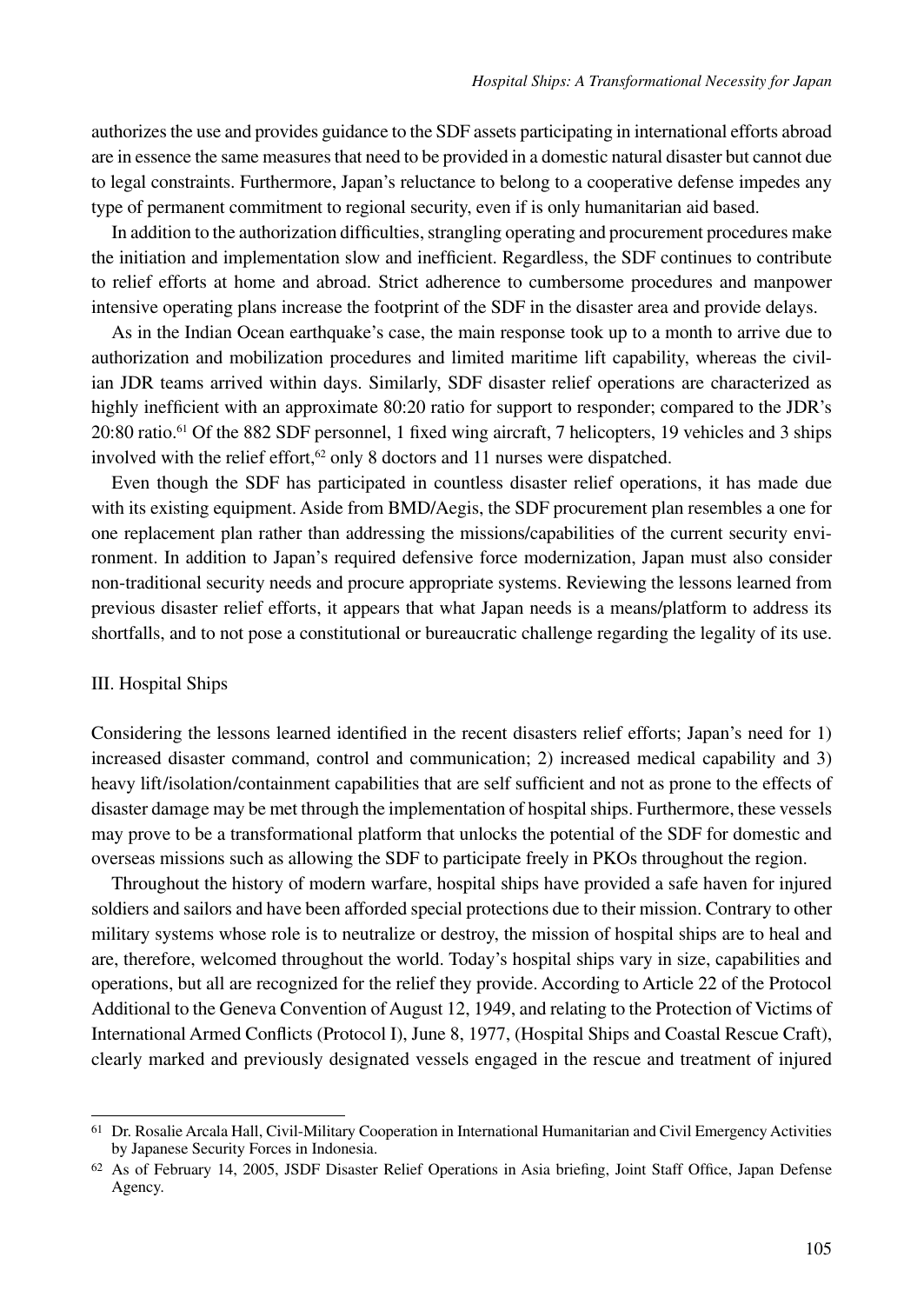#### *NIDS Security Reports*

personnel are afforded special protection and it is unlawful to engage them with hostilities.63 Although an international registry is maintained, each ship should update its status prior to a deployment into hostilities. While many nations claim to have hospital ships, a closer look at the international registry of hospital ships will reveal that most are dual purpose military vessels that have medical facilities and are not true hospital ships. Presently, 14 nations have vessels registered as hospital ships as well as 4 non-government states.<sup>64</sup>

## A. Today's Hospital Ship

Looking at the current ships listed in the Hospital Ship International Fleet Registry, it is clear that modern day hospital ships are defined by function and exist in a wide variety of platforms. Although the majority of the ships listed in the registry are designed for local search and rescue, and have extremely limited disaster relief capability and only a room designated for medical care. Those owned and operated by the United States and China<sup>65</sup> possess true hospital capability in every aspect. The Protection of Victims of International Armed Conflicts (Protocol I), June 8, 1977 does not indicate what type of facilities should be maintained, but recommends that vessels used for transport should be over 2,000 tons.<sup>66</sup> Some of the key benefits for having this mobile capacity are 1) immediate medical treatment capacity is brought to the area needed; 2) it is self-sufficient, self-contained, independent of land-based infrastructure and designed to maintain full capacity in disaster areas; 3) minimizes impact on disaster stricken area (unlike land based crews who must utilize existing infrastructure, thus reducing the availability for those who need aid); and 4) provides a safe and stable area for treatment, isolated from the damage.

For example, the USNS MERCY (T-AH-19), which was converted from a 69,000 ton commercial super tanker, maintains medical and medical support staffs of 956 and 258 respectively. It contains 12 fully-equipped operating rooms, a 1,000 bed hospital facility, radiological services, a medical laboratory, a pharmacy, an optometry lab, a CAT scanner and two oxygen producing plants. USNS MERCY also has a helicopter deck capable of landing large military helicopters, as well as side ports to take on patients at sea. The hospital ship is equipped with two dental surgery rooms with four dental chairs total where routine dental work can be done. These dental surgery rooms can be used in an emergency as regular operating rooms. Additionally, the ship is outfitted with a robust communications suite and briefing rooms which could serve as a disaster command and control center

<sup>63</sup> Hospital ships are afforded certain protections but also have certain restrictions as to their employment. For example, hospital ships: Must have easily distinguishable markings (usually white with a red cross) to prevent them from being confused with other vessels; Must be designated at least 10 days prior to entering an area where hostilities are anticipated; Cannot be used in hostile acts or direct support of combat operations (such as troop transport); Article 22, Protocol Additional to the Geneva Conventions of August, 12 1949, and relating to the Protection of Victims of International Armed Conflicts, available from http://www.icrc.org/ihl.nsf/WebPrint/470- 750028-Com?OpenDocument, accessed December 12, 2007.

<sup>64</sup> International Hospital Ship Registry, available from http://www.geocities.com/Athens/Forum/2970/FletReg1. html, accessed December 13, 2007.

<sup>65</sup> China's hospital ship, although not as large as USNS MERCY, is newer and very capable for blue water operations. However, given the sensitivity towards Chinese military expansion, deployment and modernization, the Type 920 has yet to deploy for use outside of China. China's contribution to current PKOs has been non-combat troops; primarily logistics oriented personnel.

<sup>66</sup> International Committee of the Red Cross, available from http://www.icrc.org/ihl.nsf/WebPrint/470-750028- Com?OpenDocument, accessed December 12, 2007.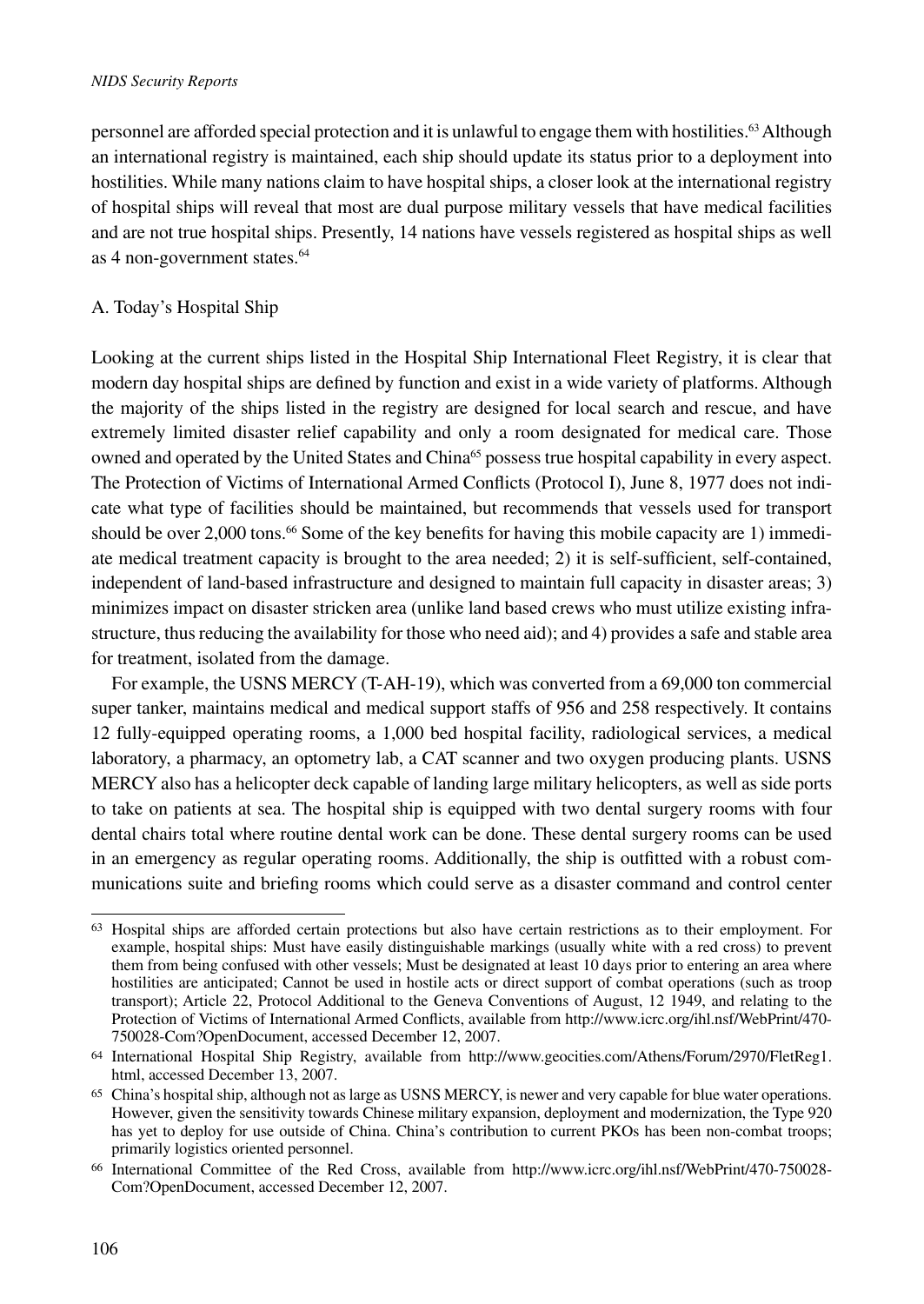or video teleconference room. While the ship's primary role is to provide immediate medical care to those injured in conflict, it also provides a full-service hospital asset for the use of the government agencies in support of disaster relief and humanitarian efforts.

Similarly, the recently converted AFRICAN MERCY, the world's largest non-government owned hospital ship, is a converted 499 ft/16,500 ton ferry. The ship maintains a medical staff of 400, 80 hospital beds, 6 operating rooms, a dental clinic, x-ray and CAT scan capability, a pharmacy and a classroom for 60 students. Total costs for the purchase of the hull, conversion and outfitting was \$62 million. Remarkably, all funding for the AFRICAN MERCY was attained by donations and the ship has an expected service life of 30 years.<sup>67</sup>

In addition to the existing traditional monohull hospital ships that currently exist, there are several options available for future development to meet the specific needs of Japan. While it stands to reason that the larger the vessel, the greater capability and capacity the ship has to offer, it does not mean that Japan may have other requirements that require a different type of platform. Smaller, higher speed vessels (HSV) or the United States Littoral Combat Ship (LCS) may prove to be more appropriate vessels. Both have large working bays designed for mission modules such as the SDF's Containerized Aeromedical Transport Compartment<sup>68</sup> which can be transferred from unit to unit as needed. They both include features such as a helicopter landing area, robust communications suite, command and control capabilities, and easy loading access.

Other considerations include building the ship, how it is manned and who pays for it. Most hospital ships are converted from other vessels such as oil tankers, ferries or passenger boats. In the case of the AFRICAN MERCY, conversion costs were approximately one half the cost of new construction. HSV and LCS hulls are approximately \$84 million<sup>69</sup> and \$120 million, respectively. While the US was studying the feasibility of the HSVs, it leased each hull for approximately \$21 million per year.<sup>70</sup> When compared to the United States C-17, it is approximately 1/3 the cost and carries 12 times the payload.71 As far as manning is concerned, it is not necessary for the SDF or a single organization to be responsible for the operation of the ship and treatment of the patients. There is substantial precedence in both the US Navy and MSDF of civilians conducting specialized work on military operated vessels.72

#### B. Impact on Japan

Hospital ships may prove to be the transitional vehicle that not only enables the SDF to fulfill the disaster relief shortfalls necessary to protect Japan but also the means unlock the full potential of the SDF in humanitarian efforts and PKOs throughout the region. The type and number of hospital ships

<sup>67</sup> Mercy Ships webpage, www.mercyships.org, accessed on May 9, 2007.

<sup>68</sup> Japan Ministry of Defense, *Defense of Japan 2007*, p. 247.

<sup>69</sup> Loc Nguyen, "Structural Design and Comparison Study of Light-Weight, High-performance, Composite High-Speed Vehicles," unpublished paper, Naval Surface Warfare Center, Carderock, MD.

<sup>70</sup> Harold Kennedy, "Navy's High-Speed Vessel Aids Relief Effort," *National Defense*, June 2005.

<sup>71</sup> Major Kenneth Hickins, Strategic Mobility: The U.S. Military's Weakest Link, commentary, available from, http:// www.almc.army.mil/alog/issues/NovDec02/MS813.htm, accessed April 13, 2008.

<sup>72</sup> Research vessels, ice breakers and hospital ships are operated and maintained by the military. The technicians/ doctors on board are usually mixed civilian and military. Since these ships are not designed as offensive units, they normally only possess self-defense weapons systems, if armed at all.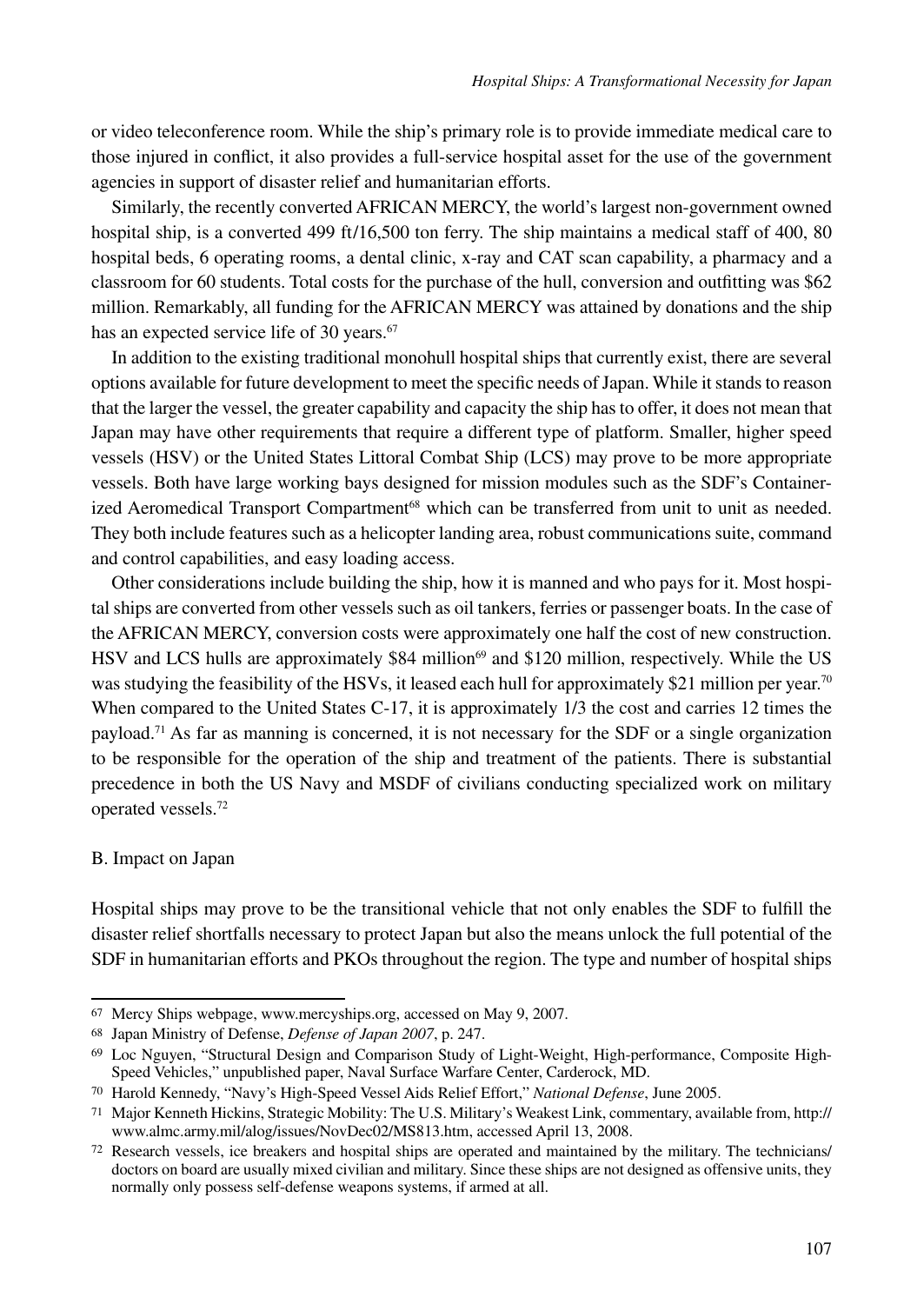employed by Japan will determine what level of domestic and international role Japan and the SDF can play. Hospital ships are not a replacement for current agencies or capabilities but platforms that facilitate disaster relief efforts and significantly enhance overall capabilities. While it is assumed that hospital ships (mechanical hulls) will be procured, operated and maintained by the SDF and staffing may be civilian or mixed, other procurement options such as funding from other ministries or agencies associated with disaster relief should not be ruled out. Along the same lines, manning options should be further investigated to optimize medical treatment, command and control, and interagency cooperation.

If the hospital ships employed by Japan contain similar features as those mentioned earlier, they will ease many of the shortfalls and provide tremendous new disaster relief capability. For example, military/SDF command and control/communications equipment is designed to be rugged, flexible and interoperable. It has an established architecture that is modernizing in unison with other countries' militaries (and therefore organizations). Since it is designed to operate worldwide, it is not tied to one region. Utilizing proven military technologies such as satellite communications, global positioning systems, secure data/voice and communication management systems, the communications and command architectures are designed in conjunction with each other ensuring interoperability. These systems can be implemented to serve as back-ups to existing systems (as in the case of Tokyo or Hyogo-ken) or as primary systems in areas where one is not established. If desired, a nationwide data base could be incorporated to provide a TMFD-like command structure throughout Japan.

It seems inherently obvious that hospital ships will provide additional medical capability but more importantly, it will be above and beyond what is currently in the area. Hospital ships are selfcontained, independent, mobile medical units that can be used for treatment, isolation or evacuation. Based from the experiences of USNS MERCY and AFRICAN MERCY, hospital ships serve as a focal point of volunteers who are looking for a means of contributing to disaster relief efforts for immediate and long-term bases. During routine or non-crisis periods, Japanese hospital ships could offer medical treatment to remote areas lacking medical facilities or as part of national campaigns for non-emergent treatments (i.e. immunizations, eye or dental exams, breast cancer, etc.). Operation and equipment costs could be subsidized similar to the AFRICAN MERCY where nearly all of the equipment was donated (from corporations or replaced equipment from modernization). If the need should arise where an isolation facility is required (i.e. early stages of a pandemic), hospital ships can provide a controllable area removed from population centers where those onboard can be monitored and receive medical treatment, maximizing containment efforts and minimizing the chances of further contamination.

Depending on the type of ships selected, hospital ships could also double as heavy lift vehicles which could be used for delivering critical disaster relief materials (i.e. food, clothing, temporary shelters, water making, etc.) and heavy equipment associated with relief efforts of the SDF or other agencies. This would be extremely critical when existing roads and railways are damaged as in the case of the Hanshin earthquake. As a narrow island nation, 100% of Japan is accessible if the hospital ship employs a helicopter.<sup>73</sup> Hospital ships could also be used to transport or harbor a large number of personnel if necessary, as in the case of a mass evacuation.

<sup>73</sup> Assuming the distressed area is accessed from the side with the shortest distance. The widest portion of Japan is approximately 225 miles wide, and the helicopter operating range over land is 150nm.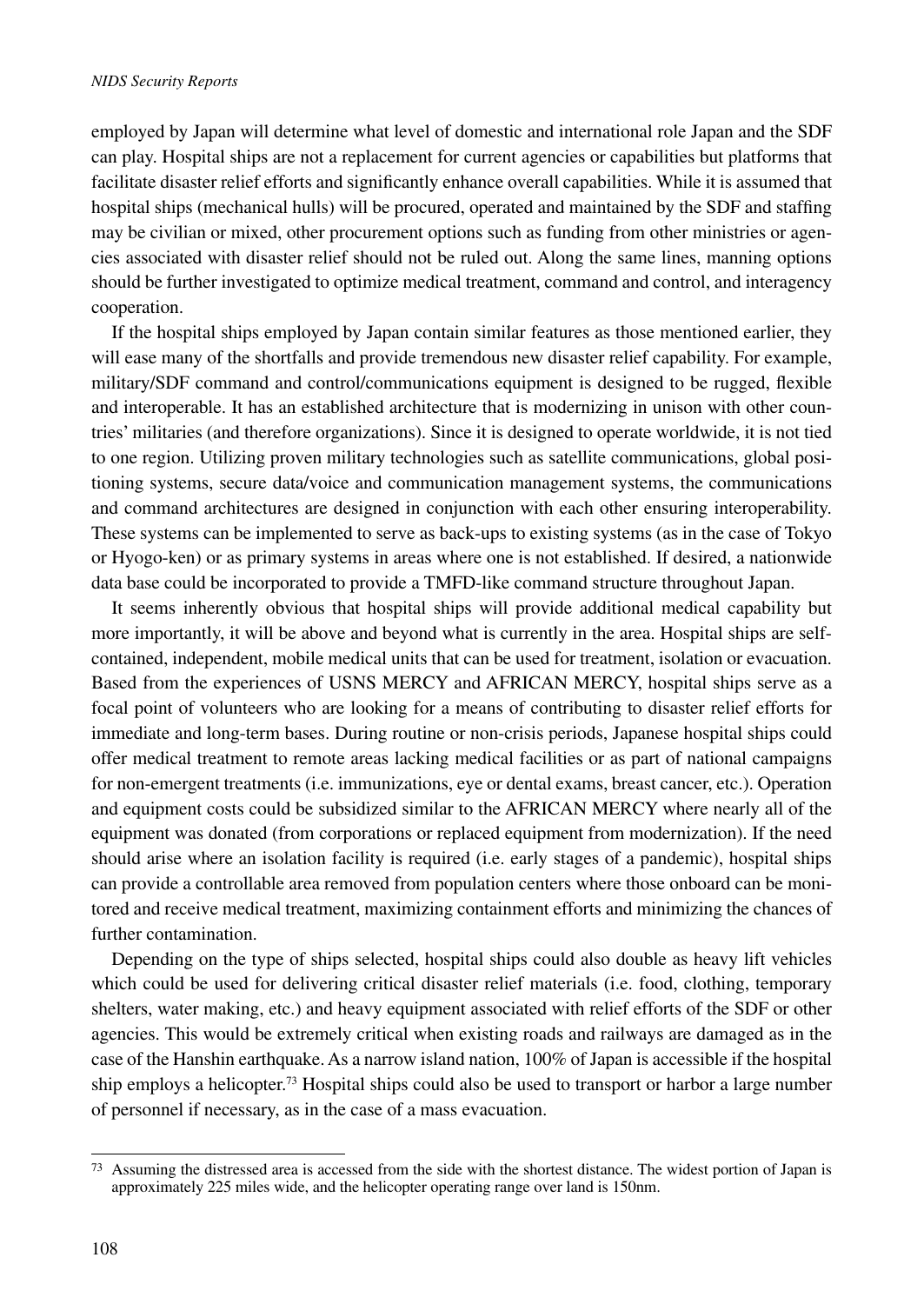In addition to addressing enhanced disaster relief capabilities, hospital ships may have other collateral benefits that might be worth mentioning. If Japan were to decide to build these ships, it could do so freely, without concern of violating Article 9 or going against its Basic Defense Policies. Furthermore, these vessels could be produced nearly  $100\%$  indigenously<sup>74</sup> and even marketed for sale to other countries is so desired. (If sold abroad, this could also create an economy of scale and further reduce the production costs.)

### (1) Transformation of the SDF

"Transformation as fundamental change involving three principal elements and their interactions with one another: [1] advanced technologies that, because of the new capability they yield, enable [2] new concepts of operation that produce order-of-magnitude increases in our ability to achieve desired military effects, and [3] organizational change that codifies the changes in the previous elements or enhances our ability to execute our national-security strategy."

-Major General Deptula, Director Air Force Quadrennial Review, 200175 From the U.S. Air Force point of view, military transformation, "…involves much more than acquiring new systems or reacting to failure. It means actually shaping the course of change through aggressive, integrated and coherent change processes…meaningful transformation (cannot occur) without integrating or expanding capabilities with those of other services and elements of national power."76 To this end, hospital ships should be utilized in conjunction with other SDF and national government assets to improve their disaster relief capabilities. If the SDF incorporates hospital ships into its order of battle, it will be adding a new dimension to its capabilities. While some assets can provide limited medical treatment to disaster stricken areas, hospital ships could provide over 10 times the support with just one vessel.<sup>77</sup>

Given the emphasis the SDF has placed upon domestic disaster response and international humanitarian assistance, this platform could easily become the centerpiece for a new concept of operations and engagement. Because of the positive change in attitude noted throughout various portions of Africa and Asia following the U.S. deployments of USNS MERCY and USNS COMFORT, some have come to believe that this "soft power" has a significant ability to influence the "hearts and minds" of local populations thus contributing to the greater overall military strategy.

If hospital ships are incorporated into the SDF and staffed with a mixed civilian/military medical team, it could provide a much needed avenue for interagency cooperation and greatly improve the efficiency of disaster relief teams in their efforts. Working together on a daily basis on a hospital ship would enable the SDF/other government disaster relief personnel/NGOs to learn more about each other, understand each other's concepts of operations, and work out differences in a routine manner rather than during annual training exercise or actual casualties.

Although General Deptula's definition of transformation is usually associated with high technical communication or weapons systems that either are in research and development phases or have just

<sup>74</sup> With the possible exception of certain communications, command and control equipment.

<sup>75</sup> Major General David Deptula, "Air Force Transformation Past, Present, and Future: Restructuring of Military Air Force and Defense Systems," available http://findarticles.com/p/articles/mi\_m0ICK/is\_3\_15/ai\_79149944, accessed April 2, 2008.

<sup>76</sup> Ibid.

<sup>77</sup> Comparing the level of doctors/nurses and medical staff to that of AFRICAN MERCY.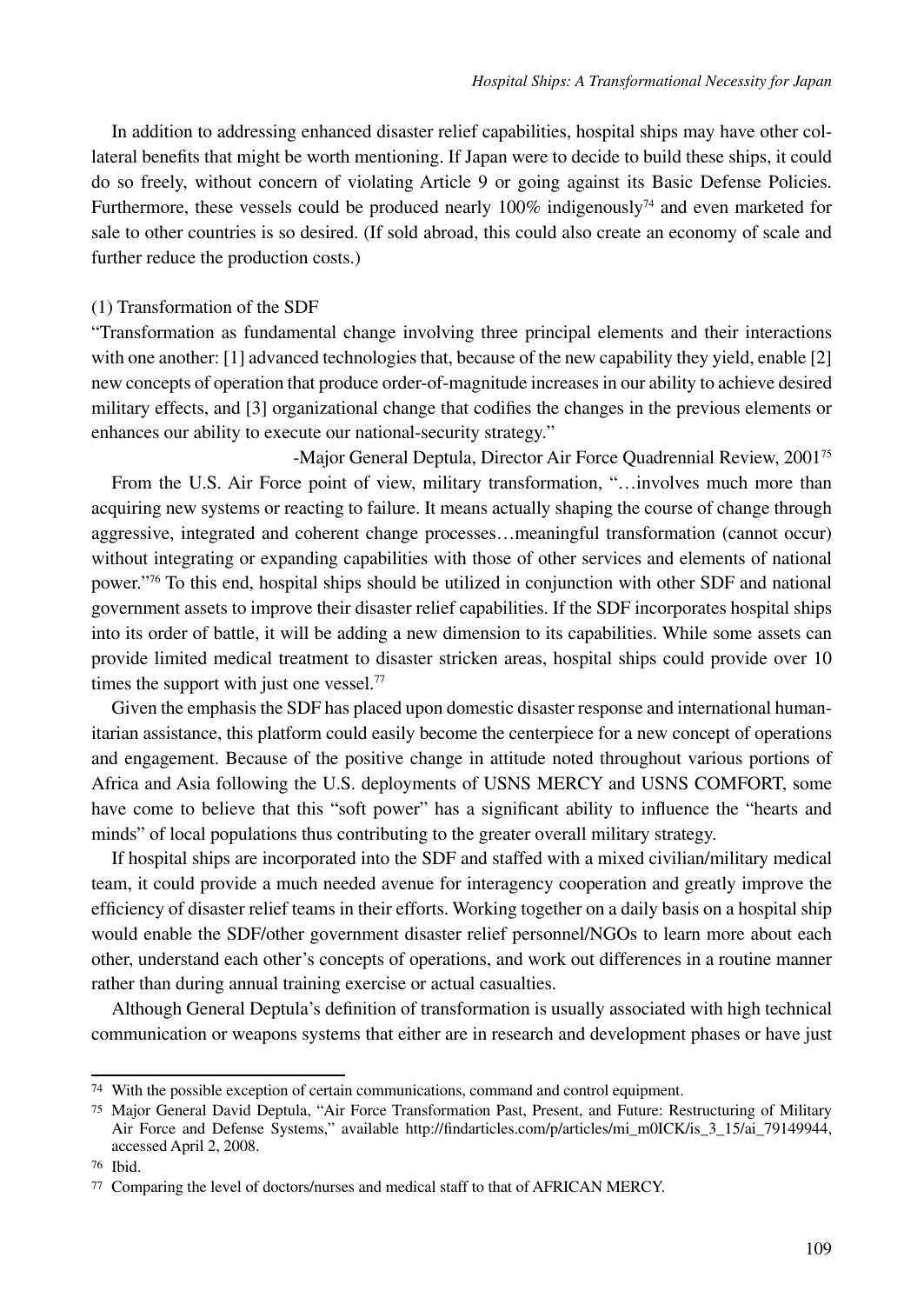proven their worth in battle with overwhelming success, it can be used to describe the SDF's potential implementation of hospital ships as well. Assuming that rendering aid to its citizens in large-scale disaster relief situations is consistent with Japan's national security strategy,78 and hospital ships qualify as an advanced technology, $79$  hospital ships satisfy all elements of transformation.

## (2) Impact on Missions Abroad

Current challenges facing the deployment of the SDF abroad in PKOs surround the use of force or the authorization to carry a weapon. The International Disaster Relief Team Law does not authorize the use of weapons, thus prohibiting the deployment of SDF assets to many areas where security is of concern. However, through the incorporation of hospital ships, the SDF would be able to provide adequate security to its personnel working on the ship and thus participate in a greater number of activities. If conditions proved to be unstable, the ships could depart the area or relocate to a safer haven. Furthermore, if Japan were to incorporate hospital ships into humanitarian efforts, they could potentially become the primary platform for PKOs. If a hospital ship were to come under attack for any reason, there would be overwhelming UN support for immediate action to suppress the aggression. Due to the special legal protections afforded hospital ships, they must remain neutral, employ only defensive systems and shall refrain from participation in hostile acts. These conditions are very similar to those in which the SDF deploy.

Additionally, if hospital ships were operated in a similar manner to SDF research vessels and icebreakers, it may be possible to deploy with only a SDF operating crew and civilian JDR teams. This would give JICA additional flexibility in selecting its disaster response teams and permit deployment to areas where certain sensitivities regarding use of the SDF/military are high. In addition, the use of hospital ships would provide an enhanced means of getting the most out of the JDR teams' missions. The installed capacity of a hospital ship is far greater than a temporary field hospital. Not to mention the additional capabilities such as transport of goods/personnel, ensuring water supplies, and transport of relief personnel/equipment to disaster areas. Aside from the traditional hospital ship roles, they could also reduce the footprint of the JDR teams on the host nation, act as a command center for operations and a coordination point for other NGOs if necessary.

## C. Impact on Others

## (1) United States

As the U.S. and Japan continue to evaluate their alliance and security relationships, significant effort has been placed on clarifying the roles and missions of each. The U.S. has encouraged Japan and continues to support the SDF's efforts in international peace-keeping and humanitarian operations. If the SDF were to employ hospital ships, Japan would possess the only allied vessels with privileged right of passage in the region. U.S. hospital ships would take days to weeks to arrive in theater and the cross-utilization of other Navy ships would not be afforded any protections from hostilities.

Even though the U.S. Navy has two 69,000 ton hospital ships-each with over 1,000 beds, they are insufficient to fulfill their primary role as a medical ship in a combat zone and a provider of

<sup>78</sup> Although not directly stated as one of the two national security goals, it is included in the FY 2005 NDPG.

<sup>79</sup> While HSVs and LCS are newly developed technologies, hospital ships are generally not considered as such. However, their utilization as an element of power is a new development.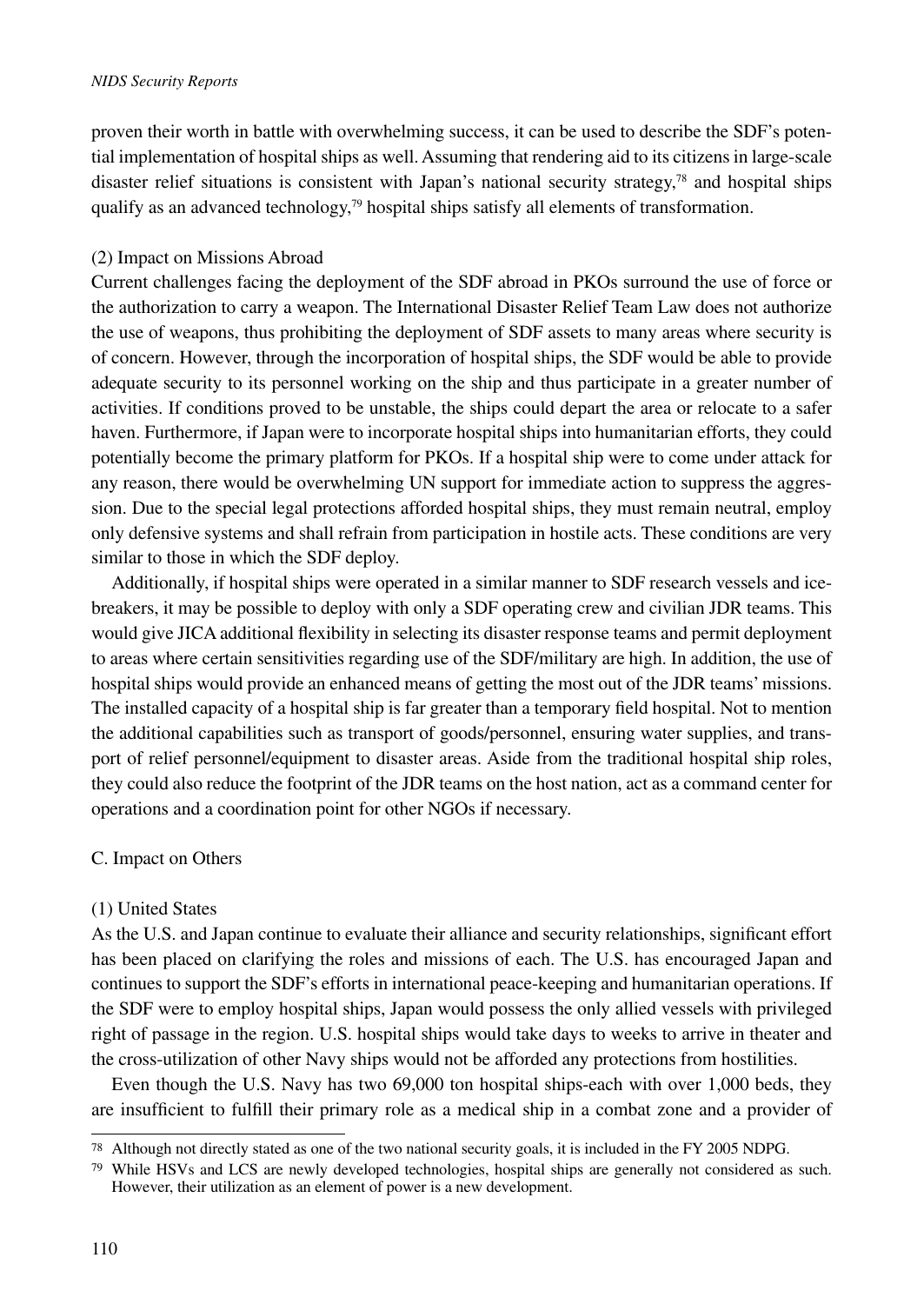humanitarian assistance. Considering the variety and frequency of disasters in and surrounding Japan, it becomes evident that in an emergency, even with US assets, there is insufficient disaster relief support capability. The United States has always welcomed the addition of any SDF capability and the incorporation of hospital ships would add a new dimension to the US-Japan Alliance. Japanese hospital ships would be on missions that could be led by the SDF and "…(the) MSDF should acquire additional assets such as long distance refueling aircraft and transport vessels to support humanitarian relief operations, peace keeping missions...The acquisition of...bospital ships may advance the capacity for complex, long-distance missions."80 Although hospital ships are not directly mentioned in the Security Consultative Committee Document U.S.-Japan Alliance: Transformation and Realignment for the Future  $(2+2)$  talks), hospital ships would directly address 5 of the 15 areas for improving cooperation.<sup>81</sup>

The U.S. and Japan already share a strong Navy-MSDF relationship and the incorporation of hospital ships as part of the SDF will further enhance this bond. In light of the Constitutional and cultural constraints, the SDF could focus on non-threatening roles such as humanitarian or disaster relief. Hospital ships would be a pivotal asset in this capacity and a means of furthering the US-Japan Alliance, giving Japan a critical niche role that is becoming increasingly more important domestically and abroad. With current U.S. hospital ships becoming dated, they soon will be approaching the usable limits of their operational lifecycle. Although there is no decommission date scheduled, there is also no plan to replace them with future vessels; all the more reason Japan's procurement of hospital ships would be so important to the alliance.

Japanese hospital ships could also serve as a key platform in other tri-lateral or multilateral security agreements; particularly with other U.S.-based alliances, such as with Australia or South Korea. There have already been dialogues regarding U.S.-Japan-South Korea cooperation in disaster relief efforts<sup>82</sup> with the expressed goals of improving civil-military cooperation and engaging China.

#### (2) China

Like Japan, China too is fraught with a wide range of natural disasters. Some of the highest death tolls from natural disasters were from Chinese earthquakes and floods. Realizing that its environment is prone to disasters, China has created the National Natural Disaster Reduction Plan of the People's Republic of China (1998-2010) and has participated in ongoing United Nations sponsored disaster awareness/reduction programs in an attempt to educate its citizens and minimize the damage caused by disasters. China actively seeks and participates in many disaster reduction projects. It claims to promote government capacity building, information sharing, education, personal training, scientific research and development, and international humanitarian assistance.<sup>83</sup>

<sup>80</sup> CSIS Japan Chair Study Group, "New Roles and Missions: Transforming the US-Japan Alliance," Report of the Co-Chairs, July 12, 2006.

<sup>81</sup> Search and rescue, humanitarian relief operations, reconstruction assistance operations, PKOs, transportation/use of facilities/medical support, and other related activities for NEO. U.S.-Japan Security Consultative Committee, "U.S.-Japan Alliance: Transformation and Realignment for the Future," available from http://www.mofa.go.jp/ region/n-america/us/security/scc/doc0510.html, accessed April 20, 2008.

<sup>82</sup> Trilateral Tools for Managing Complex Contingencies: U.S.-Japan-Korea Cooperation in Disaster Relief & Stabilization/Reconstruction Missions, IFPA Seminar Report, November 2005, available from http://www.ifpa.org/pdf/ Trilat\_Tools\_DC\_Seminar\_Rprt\_1105.pdf, accessed April 29, 2008.

<sup>83</sup> Disaster Reduction Report of the People's Republic of China, available from http://www.unisdr.org/eng/mdgs-drr/ national-reports/China-report.pdf, accessed April 13, 2008.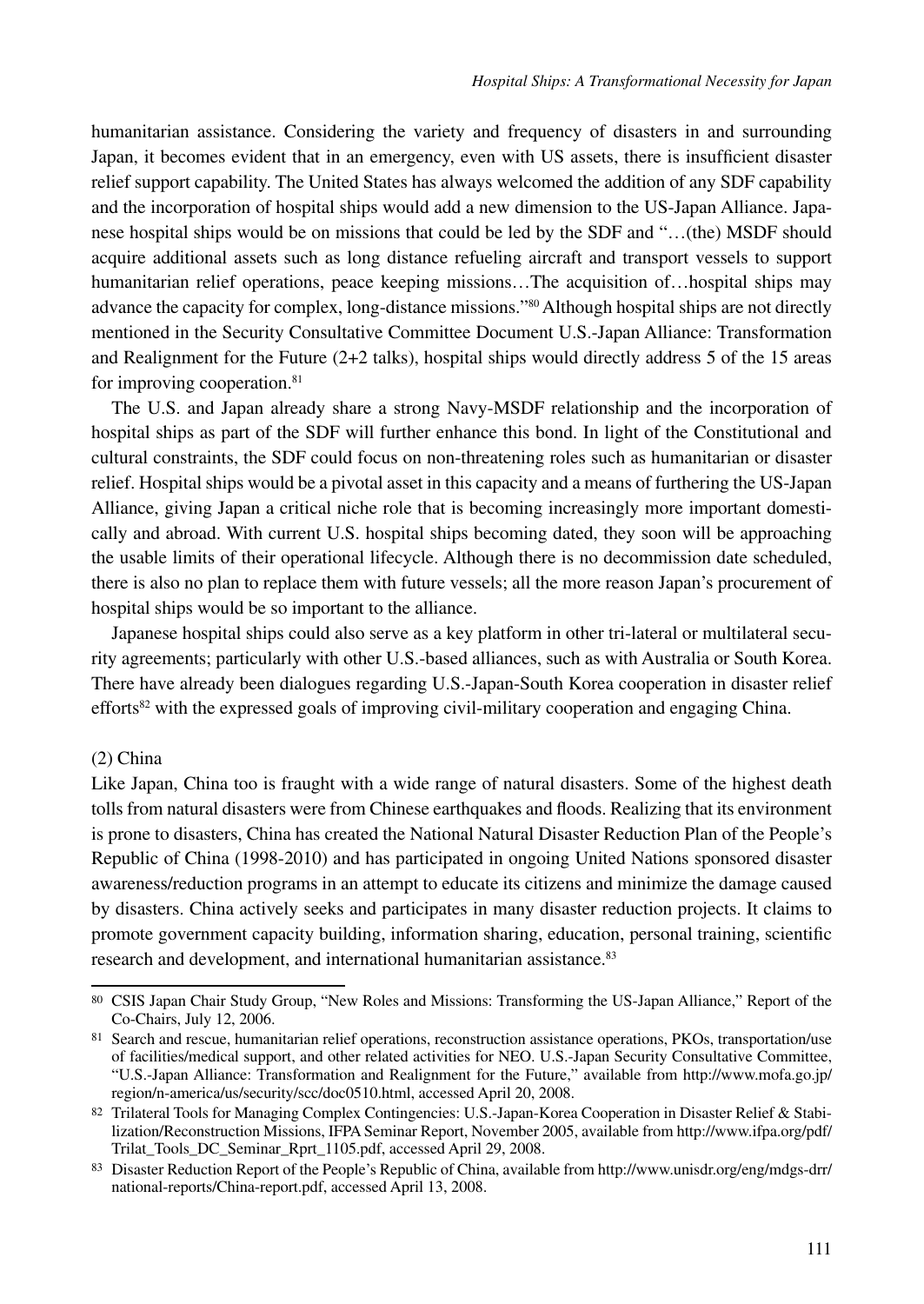China reports to have three hospital ships in its inventory, with the latest being the newly constructed Type 920. Little is known about the capabilities of these ships but the Type 920 is estimated to be approximately 20,000 tons, with 600 hospital beds and capable of housing two helicopters.<sup>84</sup> Although China's National Natural Disaster Reduction Plan states that it desires additional international exchanges in personnel, financial and technical exchanges, and opportunities to take part in international disaster-reduction activities, it has yet to use its hospital ships in any sort of bilateral or multilateral exercise.85

If Japan or the SDF were to acquire hospital ships, the vessels may prove to be the medium to initiate a new confidence building exchange with China. Since the ships are not offensive in nature, it is doubtful any objection would be raised over their construction or operation. Hospital ships would not only provide a new opportunity for exchange programs but also a new avenue for diplomacy. In order to avoid any potential conflict with other militaries, China's PKO contributions consist of only logistic support. If Japan were to deploy hospital ships, this may entice China to do the same and combined the two countries will significantly enhance the disaster response capabilities of the region. Co-deployments of hospital ships would be a momentous step towards increased confidence building, far exceeding the current level of officer exchange programs. Additionally, greater acceptance would be reached once the ships were employed in disaster response operations, and their neutral operating procedures were validated. Hospital ships could prove to be the instrument to open a new engagement opportunity and closer, less threatening relationship with China.

#### (3) Australia

In addition to the reasons stated above, there is another aspect in which hospital ships may affect Japan-Australian relations. Depending on what type of hospital ship Japan procures, there could be direct economic and burden-/role-sharing implications for both countries. Australia operates several High Speed Vessels (HSVs) produced by Incat Corporation and the U.S. has used this platform for the basis of its HSV development. Since they are highly configurable, they are an extremely flexible platform and can be outfitted for medical support/maritime lift should the need arise. Japan-Australian relations could receive an extra boost if Japan followed the U.S. lead and chose to purchase, lease or co-produce HSVs. In this light, hospital ships would provide a new business opportunity and further support Japanese-Australian trade.

Additionally, Australia would receive collateral benefits from Japanese procurement of hospital ships. Due to its geographic location, Australia is not as prone to natural disasters and subsequently, there are no hospital ships in the Australian military inventory, nor is there a domestic need for them. The immediate area surrounding Australia, however, is not so blessed and Australian security is directly tied to the stability of its neighbors. Like Japan, the Indonesia/Southeast Asia region is tormented by natural disasters but does not have the means to develop an encompassing disaster relief plan. Australia is constantly providing assistance to this region, making due with its current inventory, despite how ill-suited they may be to perform this humanitarian mission. Not only will the addition of hospital ships strengthen the capabilities of the US-Japan Alliance (and therefore the

<sup>84</sup> "Type 920 Hospital Ship," updated on March 10, 2008, available from http://www.sinodefence.com/navy/support/ type920.asp, accessed April 20, 2008.

<sup>85</sup> While there have not been bilateral exercises with the United States, bilateral exercises with Russia may have taken place.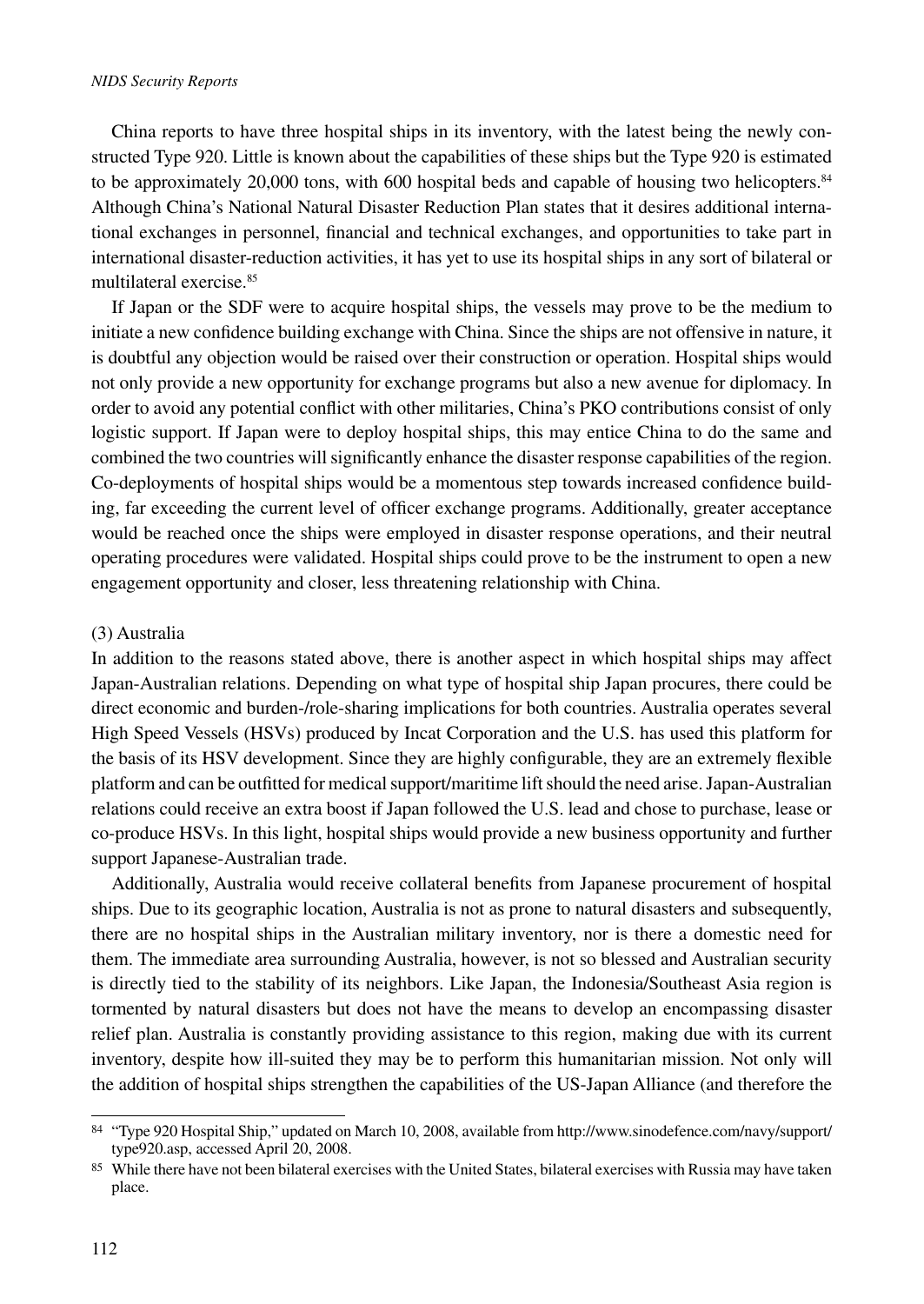US-Japan-Australian relationship) but they will also allow Japan to play a more significant PKO role in the region, and consequently reduce the burden on Australia. Australia, which twenty years ago saw itself as a minor player on the world stage, is increasingly asserting itself in the Pacific region. Canberra is playing a strong role in establishing and maintaining regional security, and Australian troops are currently deployed in peacekeeping, peacemaking, and reconstruction missions from Iraq and Afghanistan to East Timor and the Solomon Islands. However, not everyone welcomes Australia's new muscularity. Furthermore, Australia's military is now sending personnel on their 4th and 5th rotations to Iraq and Afghanistan. Any effort that will offset Australian involvement in the region would be greatly accepted.

#### (4) Southeast Asia

As witnessed by the devastation from the Indian Ocean earthquake/tsunami and Myanmar typhoon, Southeast Asia does not have the resources or capacity to handle a large-scale disaster. The region is dependent upon international support for its lifeline. Even though Japan is already the largest provider of Official Developmental Assistance (ODA) to Southeast Asia, some countries continue to ask for more. Japan has participated in the ASEAN Regional Forum and expressed that it would like to contribute to the security of the region but has remained aloof from committing to an alliance or collective security. Through the use of hospital ships, Japan can demonstrate a greater commitment to the region without the fear of becoming entangled in a military-focused relationship or cooperative security arrangement. Hospital ships will enhance security in the region by providing a standing reactionary force for disaster response. Since there are no such assets currently available, Japan could demonstrate its leadership in this area and pave a path for others to follow. Just as the case with China, hospital ships will provide a non-confrontational opportunity/means for increased joint exercises while providing medical support to areas in need.

## Conclusion

Given Japan's disposition and the prominence of natural disasters within the region, it only makes sense to utilize all assets for the defense of Japan. While the mission of the SDF has gradually transitioned to include disaster relief roles, its procurement remains focused on traditional hard power capability and has not adequately addressed disaster relief requirements. Japan's disaster relief requirements should be prioritized on domestic, regional and global needs, in that order. Looking at the lessons learned/shortfalls from disaster response efforts within the last 15 years, it is clear that medical support, coordinated command and control, and large-scale transport/evacuation capabilities must be enhanced. Additionally, increased interagency coordination must be emphasized throughout all disaster relief planning, especially the integration of the SDF as a primary responder. Hospital ships are critical platforms that may be the solution to resolve Japan's disaster relief shortfalls.

It appears that most government officials as well as the SDF leadership believe the actions they have taken in preparation for large-scale disaster response are sufficient. Their decentralized approach has produced inconsistent levels of preparedness throughout Japan, further complicating coordination. Additionally, most disaster relief plans seem to tempt fate with the belief they can somehow control or predict the impending disaster. For example, Hyogo-ken's plan for creating "earthquakeproof" hospitals is similar to creating an unsinkable ship. However, as the Titanic proved, even the